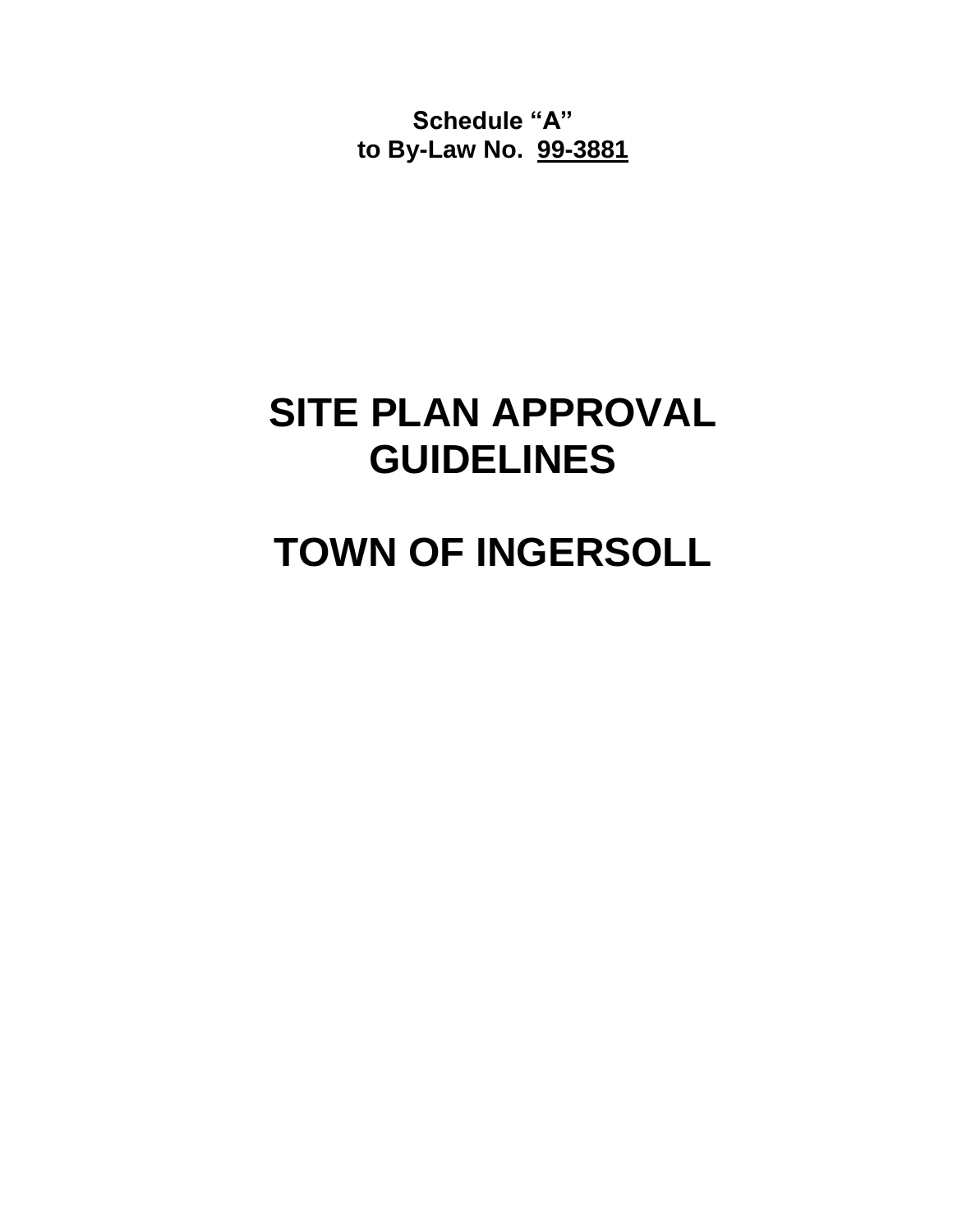# **TABLE OF CONTENTS**

# **SECTION I - SITE PLAN APPROVAL PROCESS**

# **SECTION II - APPLICATION REQUIRMENTS**

| 1.0 |                          |  |  |  |
|-----|--------------------------|--|--|--|
| 2.0 |                          |  |  |  |
| 3.0 |                          |  |  |  |
| 4.0 | 4.1<br>4.2<br>4.3<br>4.4 |  |  |  |
| 5.0 |                          |  |  |  |

# **SECTION III - SITE PLAN APPROVAL OBJECTIVES AND GUIDELINES**

| 1.0 |                                               |                                                                                   |  |  |  |
|-----|-----------------------------------------------|-----------------------------------------------------------------------------------|--|--|--|
|     | 1.1                                           |                                                                                   |  |  |  |
|     | 1.2                                           |                                                                                   |  |  |  |
|     | 1.3                                           |                                                                                   |  |  |  |
|     | 1.4                                           | Guidelines for Handicapped Persons or Senior Citizens 11                          |  |  |  |
| 2.0 | <b>RESIDENTIAL OBJECTIVES AND GUIDELINES.</b> |                                                                                   |  |  |  |
|     | 2.1                                           | General Guidelines for Residential Building Orientation  11                       |  |  |  |
|     | 2.2                                           | Guidelines for Multi-family Residential Setbacks and Separation Spaces<br>12      |  |  |  |
|     | 2.3                                           | Guidelines for Private Outdoor Amenity Areas for Residential<br>Development<br>13 |  |  |  |
|     | 2.4                                           | Guidelines for Children's Play Areas in Residential Development 13                |  |  |  |
|     | 2.5                                           | Guidelines for Parking and Loading Facilities and Internal Driveways<br>14        |  |  |  |
|     | 2.6                                           | Guidelines for Residential Development in Proximity to Railway Lines              |  |  |  |
| 3.0 |                                               |                                                                                   |  |  |  |
|     | 3.1                                           |                                                                                   |  |  |  |
|     | 3.2                                           | Guidelines for Commercial Development in the Downtown  15                         |  |  |  |
| 4.0 |                                               | PARKING, DRIVEWAY AND LOADING OBJECTIVES AND GUIDELINES  15                       |  |  |  |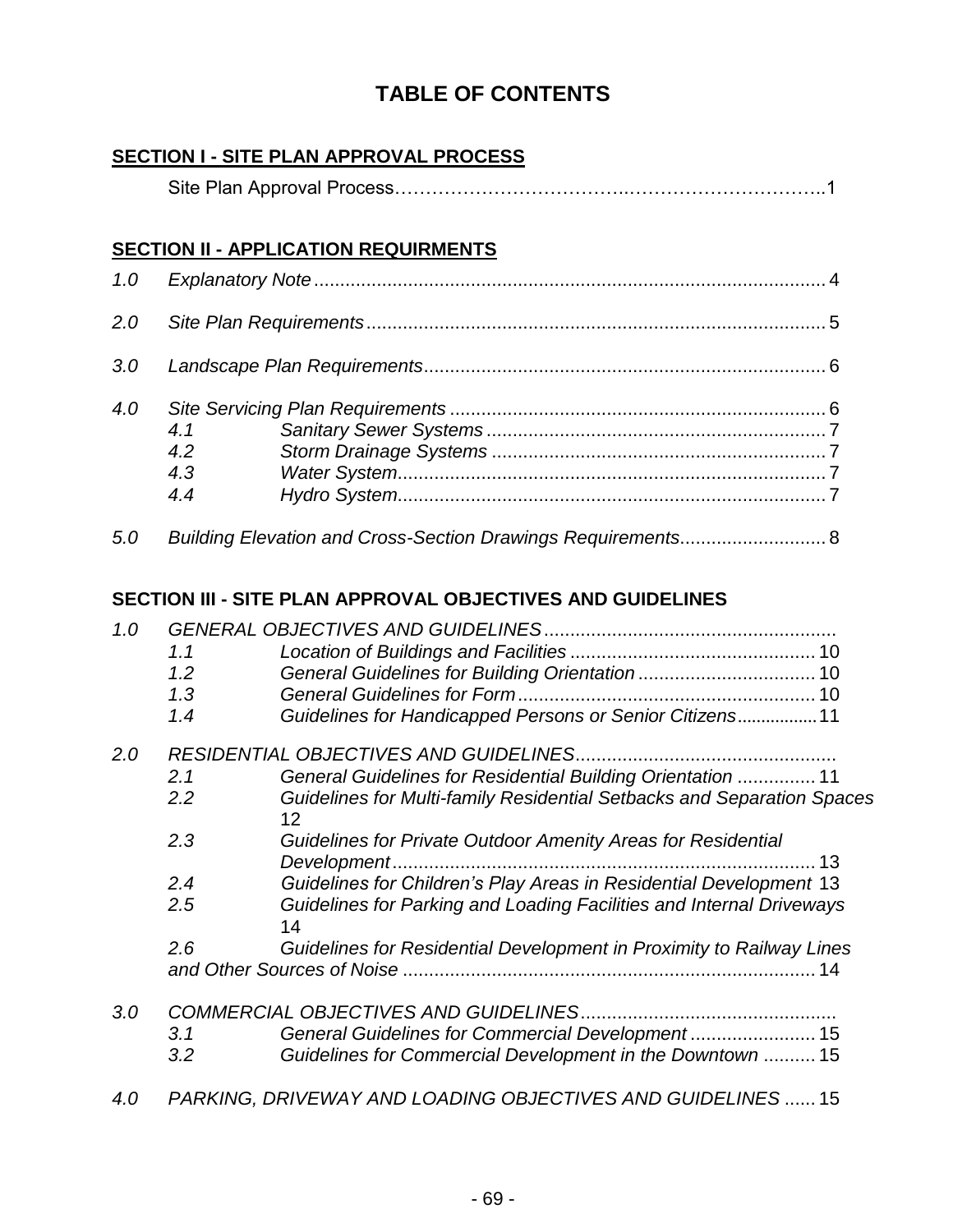|      | 4.1<br>4.2<br>4.3<br>4.4<br>4.5 |                                                                                                                     |  |  |
|------|---------------------------------|---------------------------------------------------------------------------------------------------------------------|--|--|
| 5.0  | 5.1<br>5.2                      | ACCESS AND ROAD WIDENING OBJECTIVES AND GUIDELINES<br>Guidelines for Road Widenings and Site Triangles 18           |  |  |
| 6.0  | 6.1                             | PEDESTRIAN FACILITY OBJECTIVES AND GUIDELINES                                                                       |  |  |
| 7.0  |                                 |                                                                                                                     |  |  |
| 8.0  | 8.1<br>8.2<br>8.3<br>8.4<br>8.5 | LANDSCAPING AND BUFFERING OBJECTIVES AND GUIDELINES                                                                 |  |  |
| 9.0  | 9.1                             | WASTE STORAGE FACILITIES OBJECTIVES AND GUIDELINES<br>Design Features of Waste Storage Facilities and Enclosures 22 |  |  |
| 10.0 | 10.1<br>10.2                    | GRADING AND DISPOSAL OF STORM, SURFACE AND WASTE WATER                                                              |  |  |
| 11.0 |                                 |                                                                                                                     |  |  |
| 12.0 |                                 |                                                                                                                     |  |  |
|      |                                 |                                                                                                                     |  |  |
|      |                                 |                                                                                                                     |  |  |
|      |                                 |                                                                                                                     |  |  |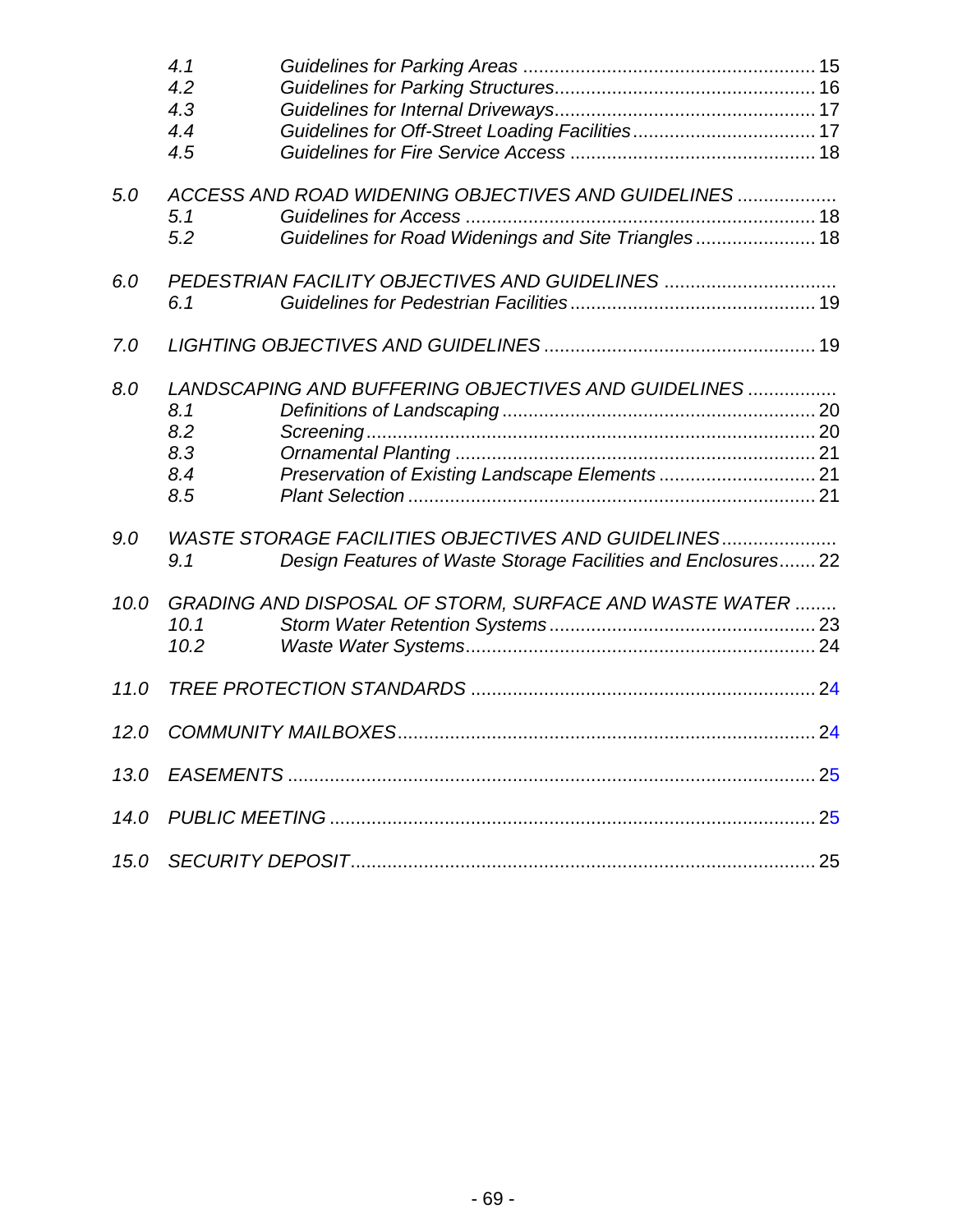# **TOWN OF INGERSOLL SITE PLAN APPROVAL GUIDELINES**

**Section I SITE PLAN APPROVAL PROCESS**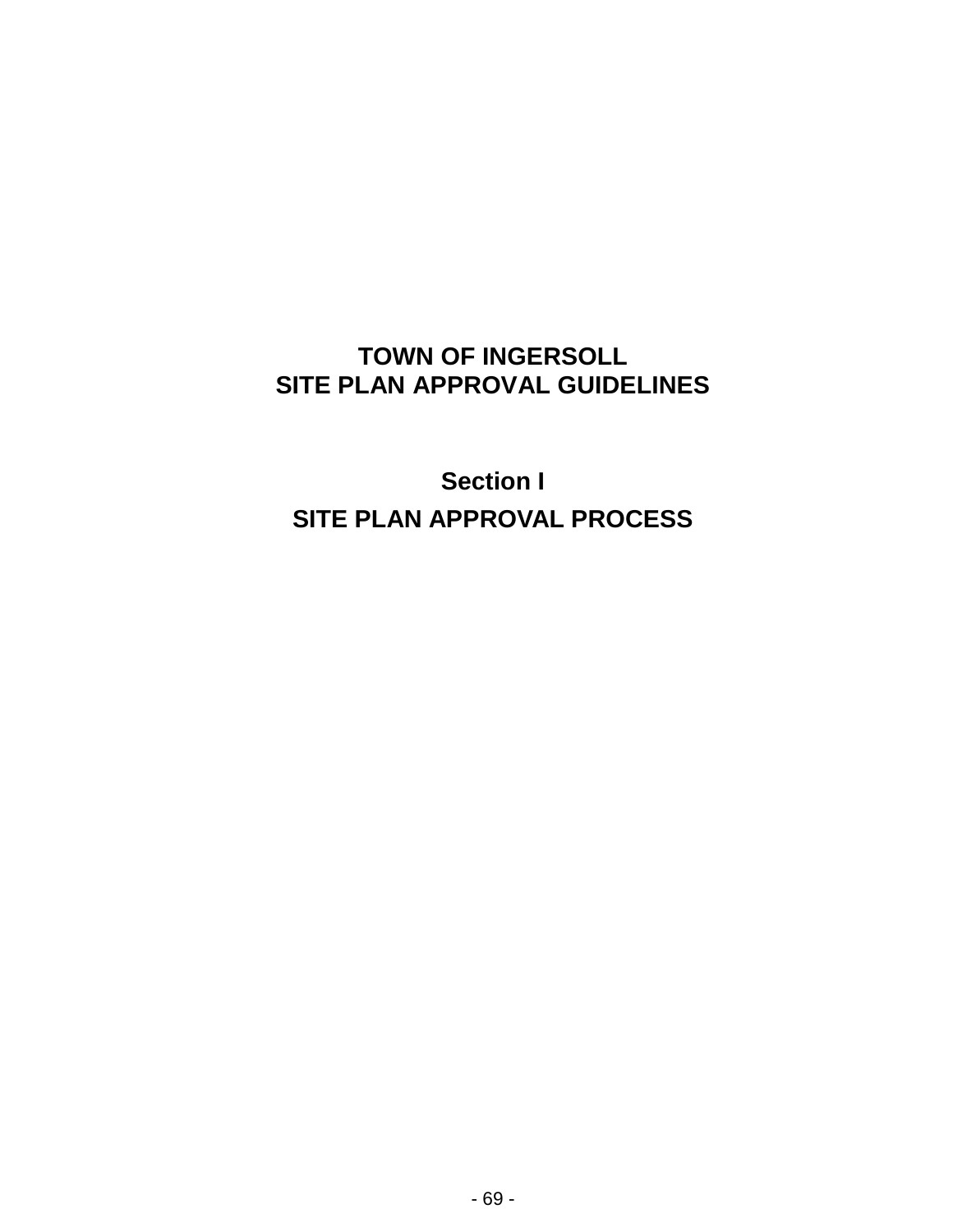# **Section I**

# **SITE PLAN APPROVAL PROCESS**

# **Town of Ingersoll**

- 1. The site plan approval process is outlined in the flowchart included in these guidelines. The Town of Ingersoll requires that the applicant pre-consult with Town staff and the Oxford County Public Health and Planning Department prior to the submission of a formal application. The applicant is encouraged to discuss the proposal and obtain advice on the appropriate Official Plan designation and Zoning By-law provisions. This information may assist the applicant in confirming the location of buildings and structures prior to preparation of grading and servicing drawings. The applicant may then file a formal application in accordance with the procedure outlined below.
- 2. The site plan approval process is initiated by formal application for site plan approval made to the Town of Ingersoll. It is anticipated this process will take approximately 30 days from submission to final approval by the Town Development Co-Ordinating Committee. Application forms are available at either the Town Administration offices or the Oxford County Public Health and Planning Department office in Woodstock.
- 3. Upon receipt of an application for site plan approval, it will be reviewed by the Town Clerk/ Deputy Administrator's Office for completeness, compliance with the Ingersoll Zoning By-law, the Oxford County Official Plan, previous approvals and necessity for a public meeting.

If application is complete, an acknowledgement letter will be sent to the applicant outlining the date of the meeting with the Ingersoll Development Co-Ordinating Committee to consider the proposal. The Ingersoll Development Co-Ordinating Committee is the approval authority for site plans in the Town of Ingersoll and its composition is outlined in Schedule "B". The applicant will be informed if the application requires revision or if additional information is required.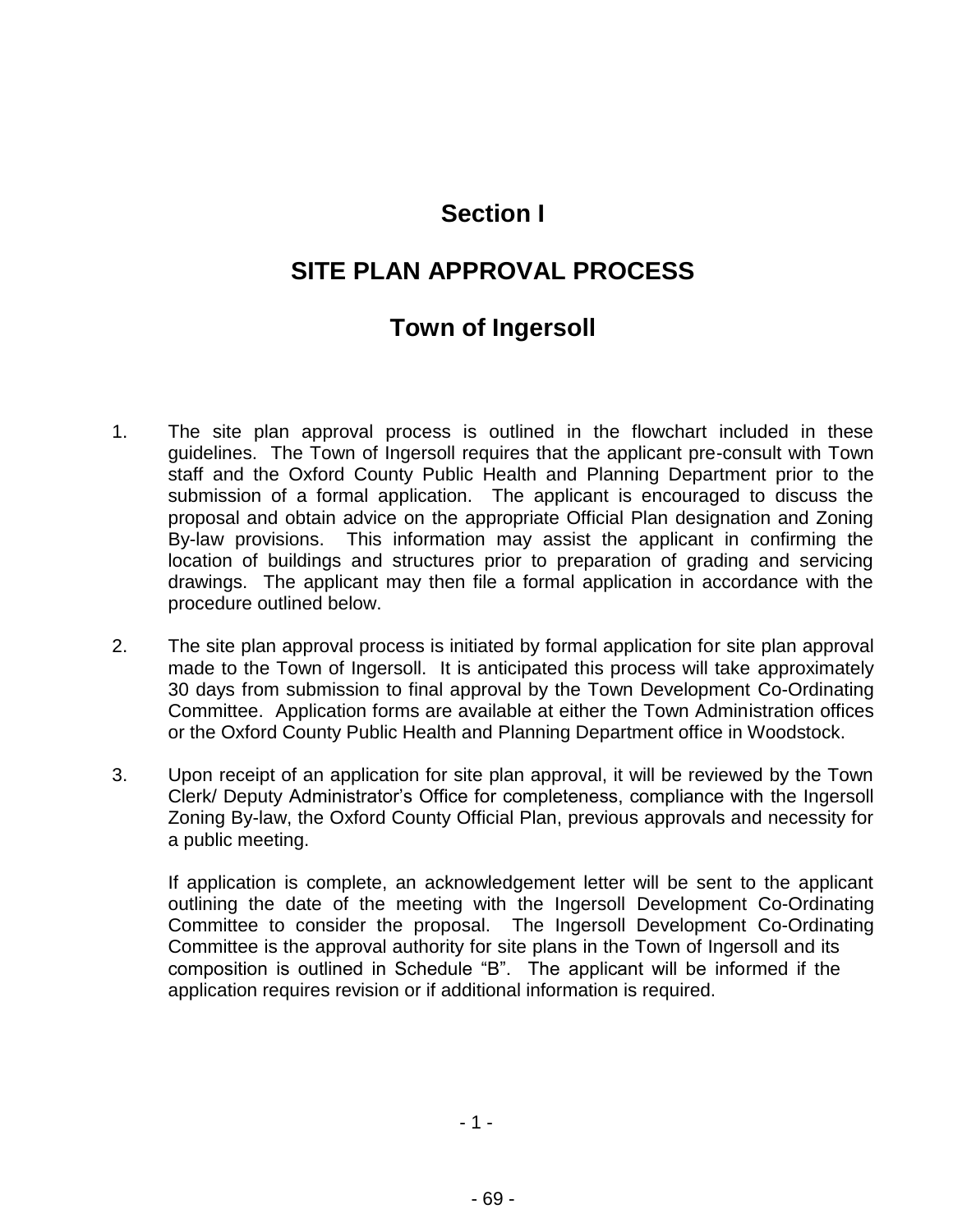4. The application and plans will be circulated by the Town Clerk / Deputy Administrator's Office to a number of public agencies as listed below for written comments. These agencies will be informed of the meeting time and date of the Development Co-Ordinating Committee. The applicant may wish to set up meetings with representatives of these agencies prior to the meeting of the Development Co-Ordinating Committee to review the plans and make modifications if necessary.

> Town Clerk / Deputy Administrator Town Engineering Services Co-ordinator Town Chief Building Official Erie Thames Power Operations Manager Police Services Fire Service Director of Public Works – Oxford County Public Works Department Town Planner Upper Thames River Conservation Authority (if required) Other agencies may be circulated depending on the location and scope of the application.

- 5. Once comments have been received from the agencies, copies of these comments will be provided to the applicant by the Town Clerk / Deputy Administrator's Office.
- 6. At its meeting, the Town Development Co-Ordinating Committee will review the proposal with the applicant. The Committee may approve, reject and/or modify the application and accompanying plans.
- 7. Once site plan approval has been granted, a site plan agreement will be prepared by the Town Clerk / Deputy Administrator. The site plan must be modified to contain all provisions as approved by Committee. The modified plan will be attached as a Schedule "A" to the site plan agreement. The Town Clerk / Deputy Administrator will forward a copy of the agreement to the applicant for signature. The applicant is required to register the signed agreement at the Oxford County Land Registry Office.
- 8. The applicant must then provide a copy of the executed site plan agreement to the Town Clerk / Deputy Administrator's office together with required security deposit. The Town of Ingersoll shall register the agreement at the Land Registry Office at the Owner's/applicant's expense.
- 9. The Town Clerk / Deputy Administrator will notify the Town Chief Building Official once the site plan agreement has been registered and the required security deposit has been received. Once the Chief Building Official has received this confirmation, a building permit may be applied for to the Town Building Department.

 $-2 -$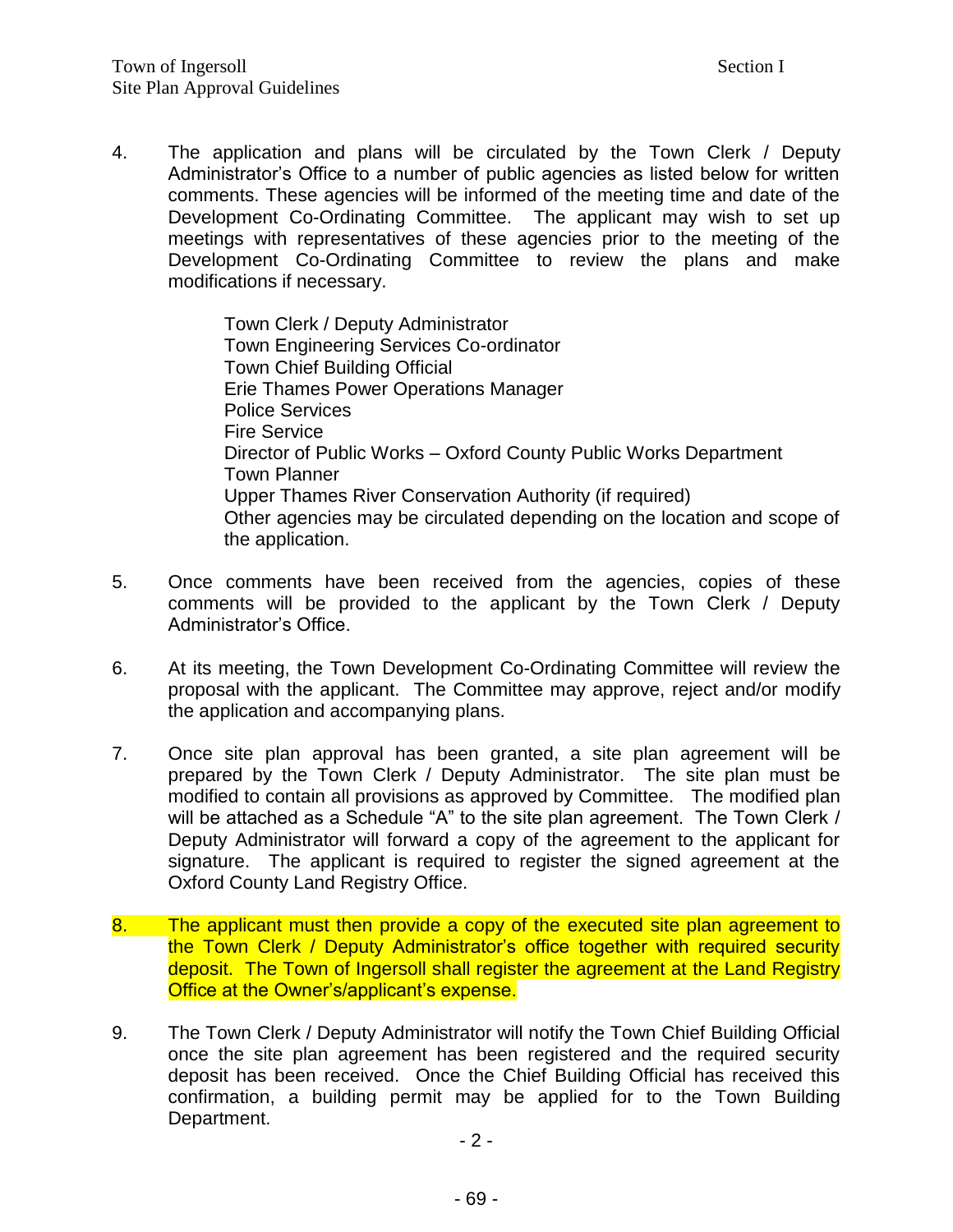- 10. The applicant's security deposit will be released by the Town once the Town Chief Building Official has indicated to the Town Clerk / Deputy Administrator that all inspections of the property to ensure compliance with the terms of the site plan agreement have been completed. The applicant will be required to provide any engineer's, surveyor's or other professional reports to confirm the completion of works (ie. final grading, storm water management facilities, etc.) on the subject property.
- 11. If the application is not approved by the Development Co-Ordinating Committee within 30 days after it has been received or the applicant is not satisfied with any of the requirements made by the Development Co-Ordinating Committee, including any terms of the required agreement, the applicant may appeal the decision of the Committee to Town Council by written notice to the Town Clerk / Deputy Administrator, together with the additional application fee outlined in Schedule "B". Town Council will then afford the applicant an opportunity to be heard as soon as practicable. If the applicant is not satisfied with the decision of Town Council, the applicant may then appeal the decision to the Ontario Municipal Board (OMB).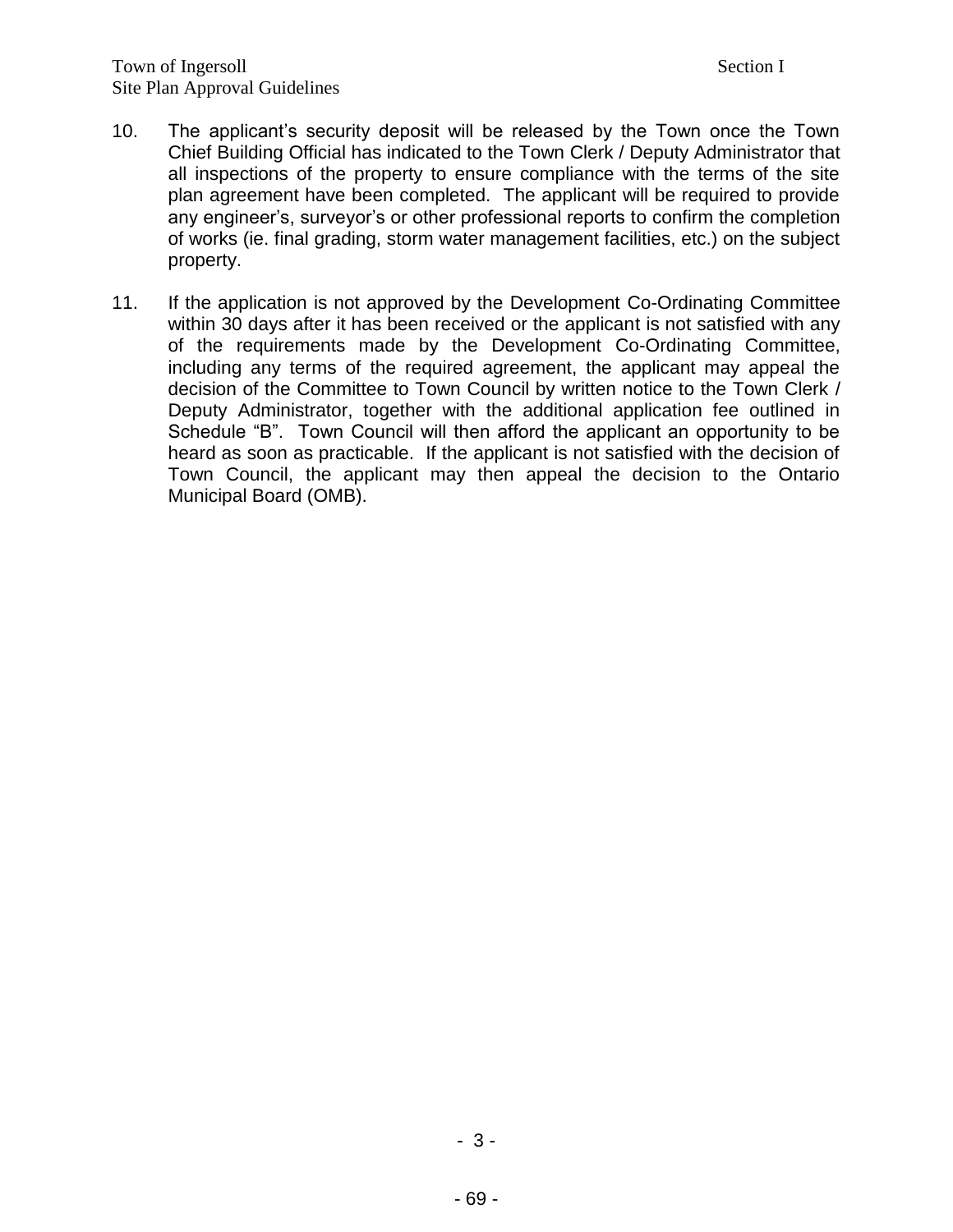# **TOWN OF INGERSOLL SITE PLAN APPROVAL GUIDELINES**

**Section II APPLICATION REQUIREMENTS**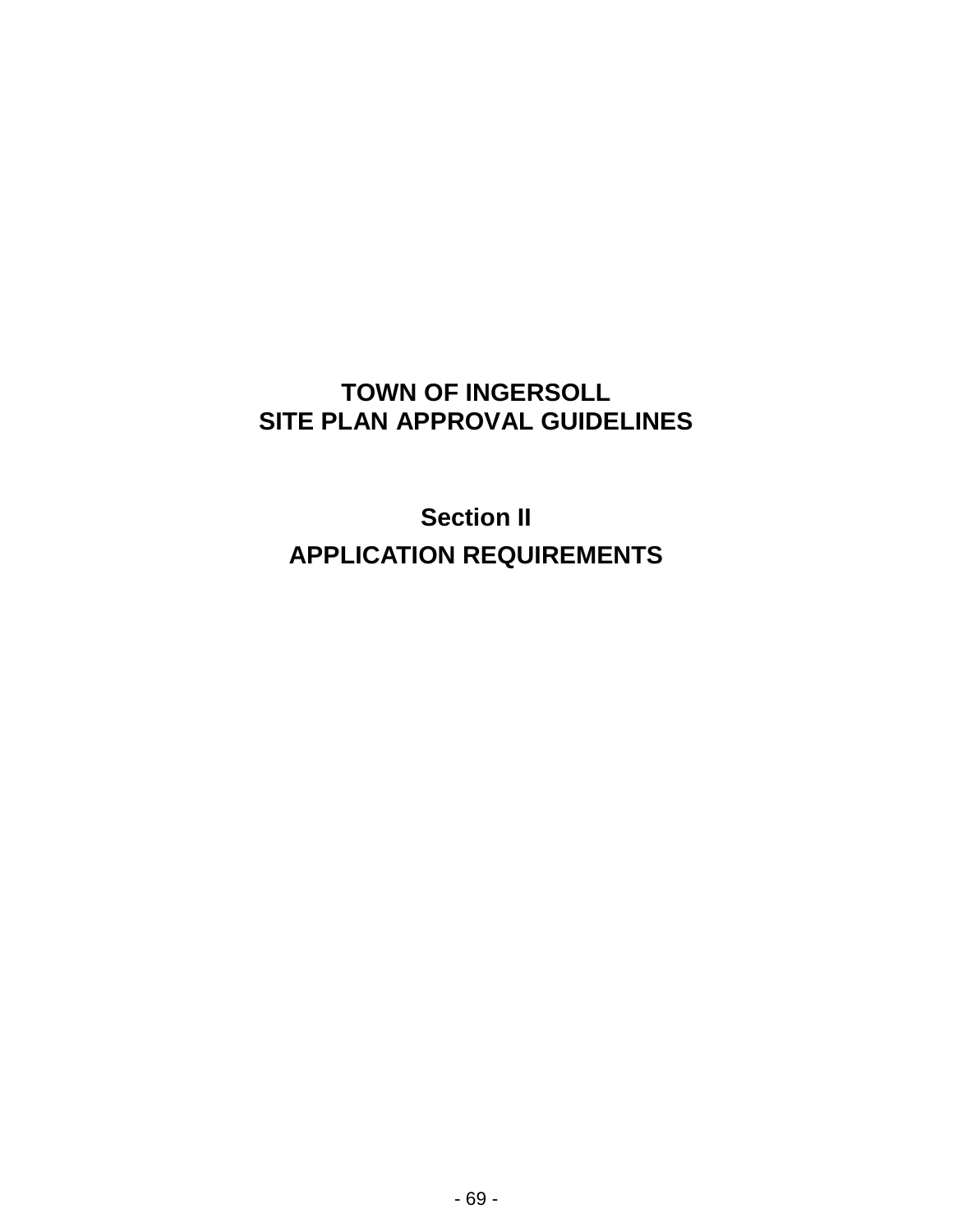# **TOWN OF INGERSOLL SITE PLAN APPROVAL GUIDELINES**

# **Section II APPLICATION REQUIREMENTS**

#### <span id="page-8-0"></span>*1.0 Explanatory Note*

This application is required for:

- (1) the construction, erection or placing of one or more buildings or structures on the land; or
- (2) an interior or exterior alteration to a building or structure on a property that has the effect of increasing the usability of the property;
- (3) an addition or alteration to a building or structure on a property that has the effect of increasing the size of the building or structure by more than 20% of the gross floor area;
- (4) the making or construction of, or addition to, a commercial parking lot resulting in five or more parking spaces;
- (5) an amendment to an existing site plan, elevation plan, landscape plan, and/or servicing plan or an amendment to an existing site plan agreement with the Town of Ingersoll,

on property which has been designated as a site plan control area as set out under section 41 of the Planning Act by the Ingersoll Site Plan Control by-law which has been approved by the Council of the Town of Ingersoll. It should be noted that all submissions must meet the requirements of the Town of Ingersoll Zoning By-Law and the County of Oxford Official Plan. This *application* must be filed *in duplicate* at the following location:

> Town of Ingersoll Municipal Offices 130 Oxford Street, 2<sup>nd</sup> Floor Ingersoll, Ontario N5C 2V5 Telephone: (519) 485-0120 Fax: (519) 485-3543

The application must be accompanied by a fee as outlined in Appendix "B" in cash or cheque made payable to the "Treasurer of the Town of Ingersoll".

The application should be completed by the property owner or his authorized agent. Where the application is being made by an agent, the written authorization of the owner must accompany the application. If the application is being made under an agreement of purchase and sale, a copy of the agreement must be attached and will remain confidential.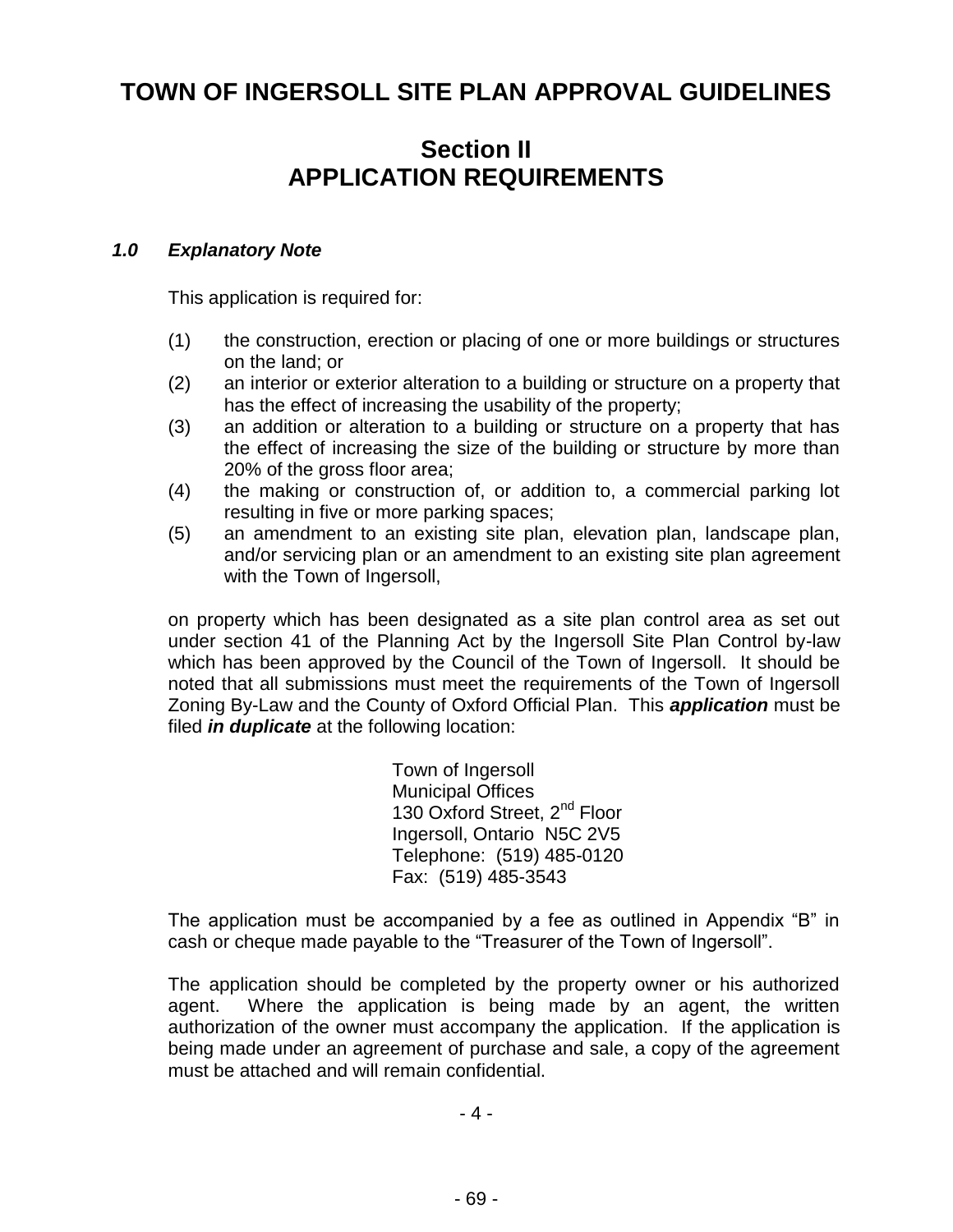# *1.0 Explanatory Note – (cont'd)*

The application must be accompanied by ten (10) folded copies (folded to 8.5" x 11" or 8.5" x 14") and five (5) full sized copies of the site plan, landscaping and drainage plan, site servicing plan, elevation and cross section drawings, if required. These drawings shall be prepared by a professional engineer, an Ontario Land Surveyor, a professional architect or other professional draftsperson and shall be prepared in such a manner to permit registration at the Oxford County Land Registry Office. Two copies of the plans reduced to 8.5" x 11" or 8.5" x 14" must also be included for registration purposes. The plans must meet the following requirements:

#### <span id="page-9-0"></span>*2.0 Site Plan Requirements*

The site plan requirements are as follows:

- a) all site plans and floor plans must be drawn to scale at a maximum of 1:200 and minimum of 1:300. Property dimensions and area, as well as building location(s) are to be accurately shown on the site plan.
- b) location map at a scale of 1:200 outline of the development site with sufficient amount of surrounding area to indicate its general location, with major adjacent features, such as parks, indicated.
- c) title, location (plan and lot number), Property Identification Number ("PIN") and date;
- d) north point and scale;
- e) centre line and curb line of adjacent streets, sidewalks and existing street line; required dedication for street widening purposes and future road widening in accordance with adopted Town Council and/or County Council Standards;
- f) if the site is adjacent to a river or large watercourse, the site plan drawing should show the location of the surface water at normal flows and the floodplain boundary, if it has been established by the Upper Thames River Conservation Authority (UTRCA);
- g) clear indication of subject property (dimensions and area calculations) and property details (ie. gross floor area of buildings, percent of landscaped open space, number of units, etc.);
- h) approximate location and height of buildings on adjacent sites;
- i) adjacent property owned or controlled by the applicant;
- j) locations, height and dimensions (front yard, side yards, rear yard) of all buildings and other structures proposed on the site;
- k) location and height of external lighting fixtures;
- l) garbage and recyclable storage (including location and enclosure structure);
- m) loading and on-site vehicular circulation areas, indicated widths and proposed direction of traffic flows as well as proposed ramps or access driveways;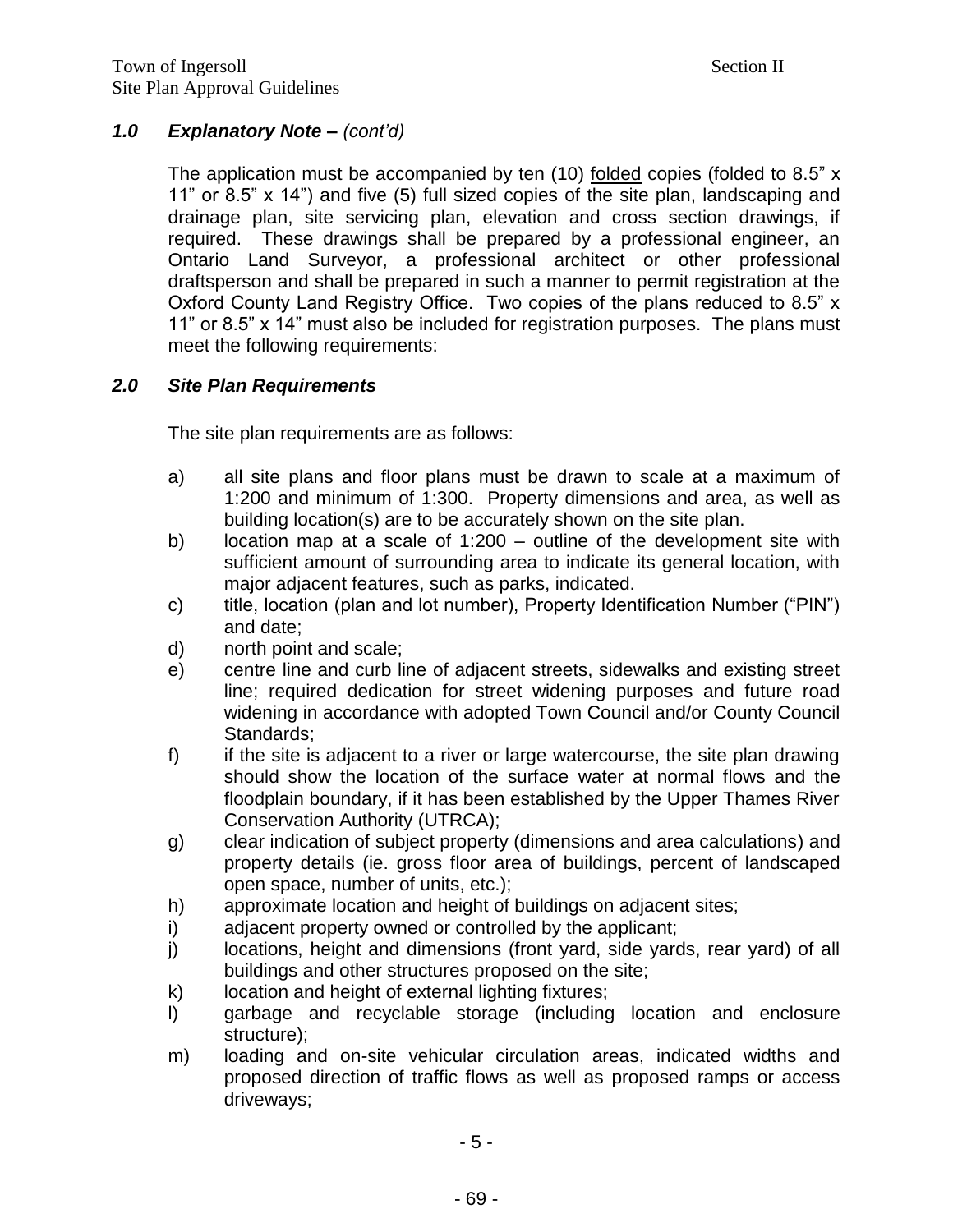#### *2.0 Site Plan Requirements – (cont'd)*

- n) proposed parking areas, or structures, number of spaces, including spaces for the handicapped, dimensions of parking spaces, aisles and driveways, location of pedestrian and vehicular building entrances, and area to be devoted to each proposed use;
- o) proposed drive-thru location showing dimensions, queue spaces, order boards and drive-thru window(s).
- p) proposed snow storage areas;
- q) landscaped areas;
- r) existing and proposed grades;
- s) location and height of free-standing signs; and;
- t) location of walkways and bicycle ways.

#### <span id="page-10-0"></span>*3.0 Landscape Plan Requirements*

The base mapping for the landscape plan should be the finalized site plan. The landscape plans should be in blackline only, and should include:

- a) location by symbol of all existing (to be preserved) and proposed trees and shrubs (the symbol should reflect the branch spread or canopy of existing trees and shrubs, and the proposed trees and shrubs at maturity);
- b) a list of all species, including common name, botanical name, quantity, size and condition at planting;
- c) planting specifications including sodding;
- d) cross-sections to show detailed tree and potted shrub planting methods may also be required;

#### <span id="page-10-1"></span>*4.0 Site Servicing Plan Requirements*

The site servicing plan should include:

#### <span id="page-10-2"></span>*4.1 Sanitary Sewer Systems*

- a) drainage piping location, from building to private drain connections, size and grade;
- b) private drain connections existing and new, location, size and grade;
- c) control manholes to be located at the street line on private property;
- d) all manholes to show invert and finish grade elevations;
- e) Ministry of Environment requirements "private sewers" are to be designed generally in accordance with "Guidelines for the Design of Sanitary Sewage Works, Systems, Storm Sewers (interior), Water Distribution Systems and Water Storage Facilities".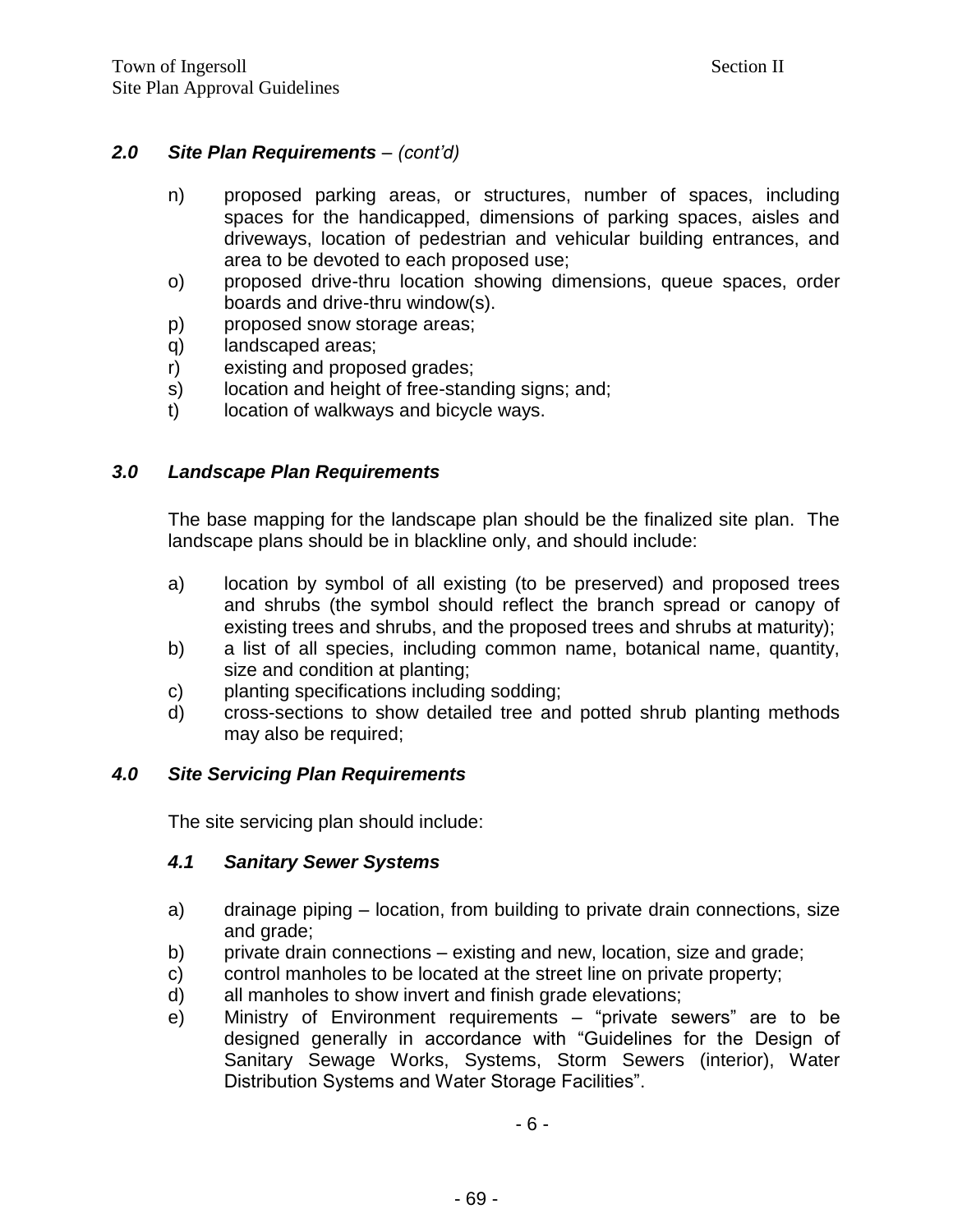## <span id="page-11-0"></span>*4.2 Storm Drainage Systems*

- a) catch basins locations, proposed elevations for grates and inverts;
- b) drainage piping location and all manhole inverts and final grade elevations from building to private drain connections;
- c) private drain connections existing and new, location, size and grade;
- d) drainage swales (landscaped areas) elevations along swale, cross sections % grade (slope);
- *e)* overland flow show flow arrows to permit ready identification of overland flow direction, show existing and proposed elevations along property lines, and key points on site and abutting properties;
- *f)* flows from adjacent properties in the event that adjacent private properties drain onto the site being developed, the storm drainage system is to be designed to prevent storm water from backing up and creating a flooding or ponding condition on the adjacent property;
- *g)* weeping tiles identification how flows will be handled should weeping tiles be installed;
- *h)* dry well systems and retention systems the site servicing plan is to display such relevant detail contained in the consulting engineer's design as will be necessary to ensure that all design features are implemented by the contractor;
- <span id="page-11-1"></span>*i)* sediment and erosion control measures

#### *4.3 Water System*

- a) water piping and mains, valves, shutoffs and blowoffs
- b) existing and proposed fire hydrants in the vicinity which will service the development.

#### <span id="page-11-2"></span>*4.4 Hydro System*

- a) transformer and vault location;
- b) primary, secondary and service wire and/or cable location
- c) service entrance and meter location.

#### <span id="page-11-3"></span>*5.0 Building Elevation and Cross-Section Drawings Requirements*

For residential buildings containing more than four units and all commercial, industrial and institutional buildings; building elevation and cross section drawings must be submitted as follows:

- a) the plan submitted to be in blackline it is preferred that this drawing be included on the site plan drawing;
- b) scale to be shown;
- c) elevation of all facades of the building;

- 7 -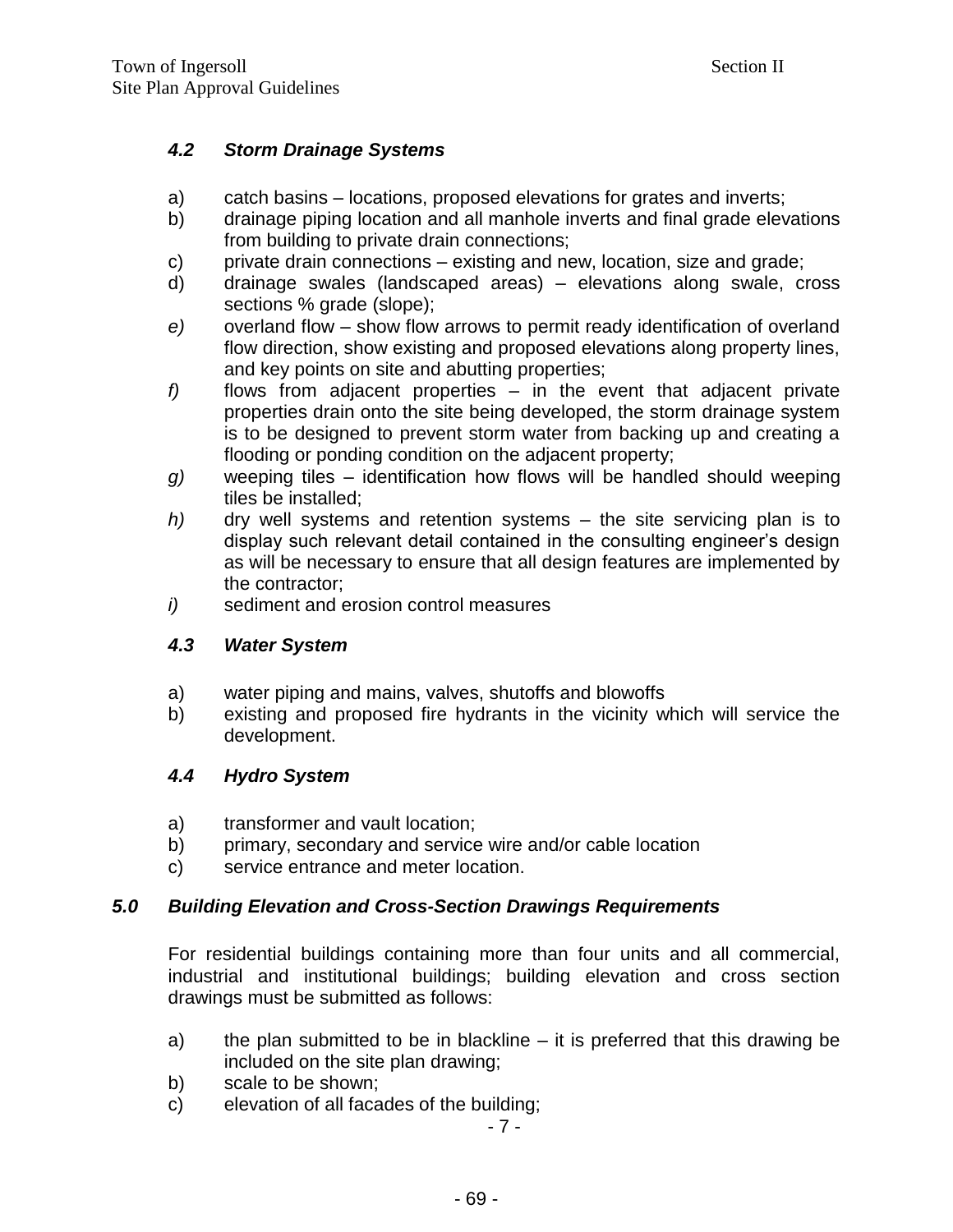d) the elevation should show all windows, doors, other openings, and any mechanical equipment of the roof, including the dimensions of these features;

# *5.0 Building Elevation and Cross-Section Drawing Requirements – (cont'd)*

- e) a longitudinal cross-section view through the building to the street line should be shown; and;
- f) the elevation of any sign structure should be shown.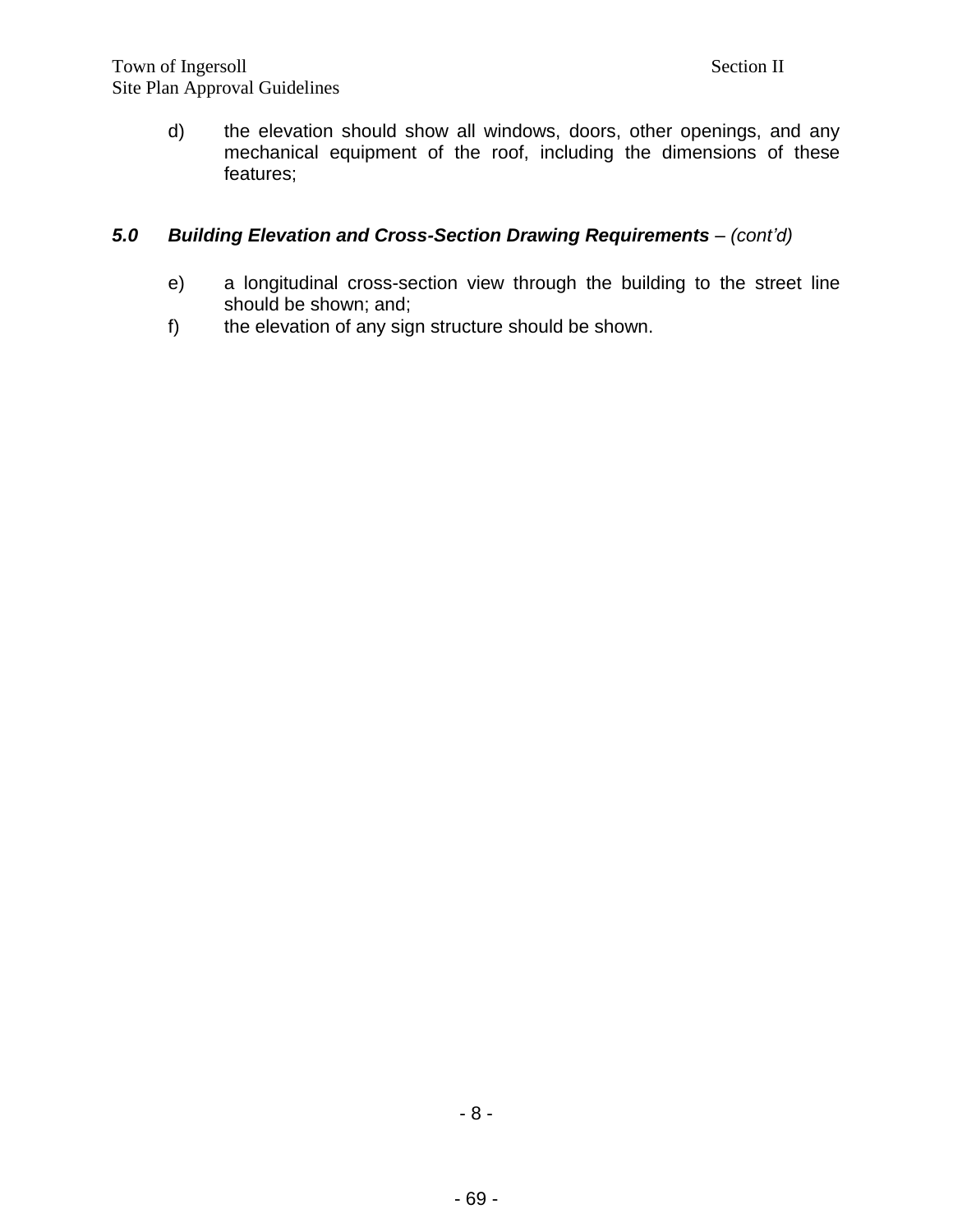# **TOWN OF INGERSOLL SITE PLAN APPROVAL GUIDELINES**

**Section III SITE PLAN APPROVAL OBJECTIVES AND GUIDELINES**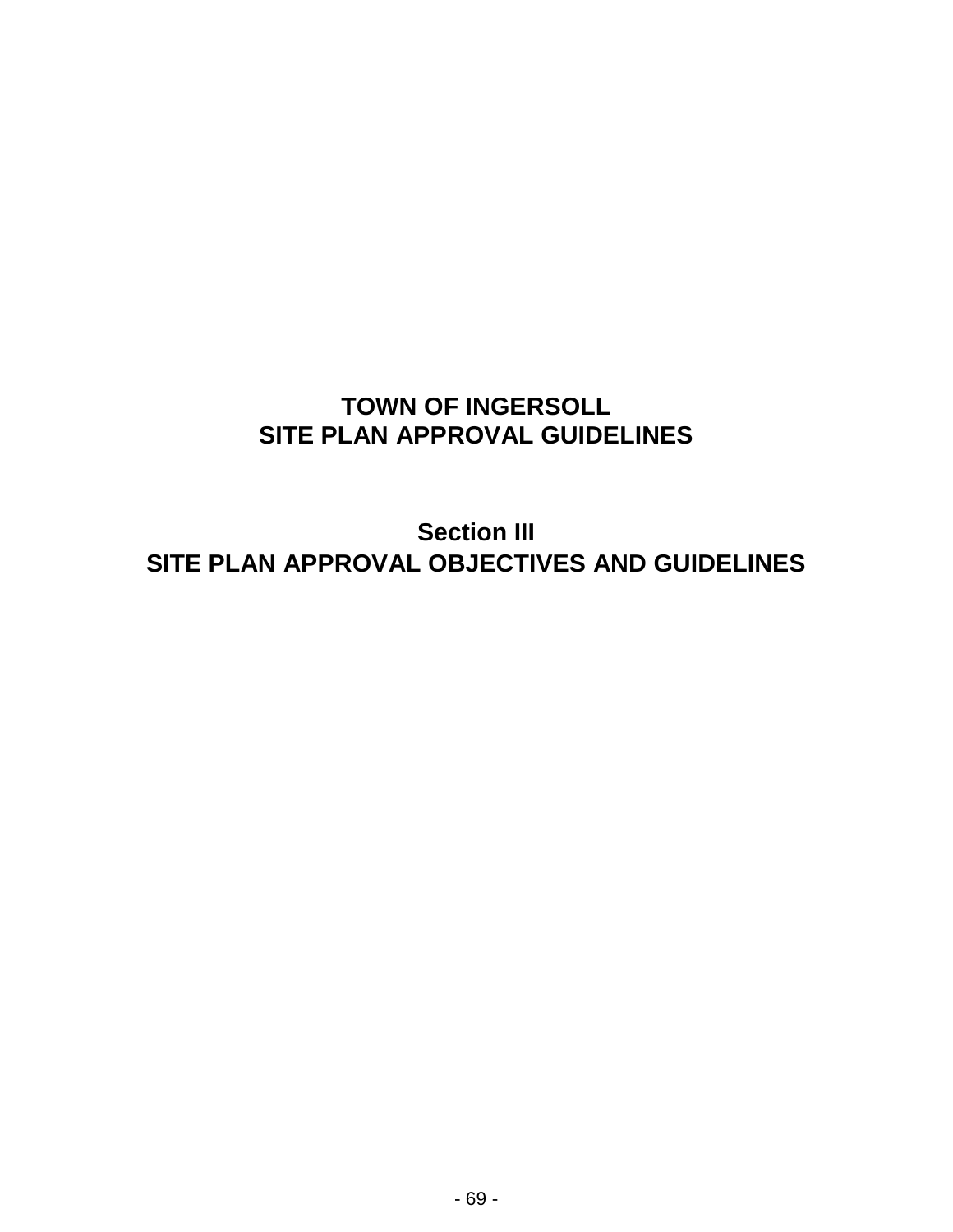# **TOWN OF INGERSOLL SITE PLAN APPROVAL GUIDELINES**

# **Section III SITE PLAN APPROVAL OBJECTIVES AND GUIDELINES**

#### <span id="page-14-1"></span><span id="page-14-0"></span>*1.0 GENERAL OBJECTIVES AND GUIDELINES*

#### *1.1 Location of Buildings and Facilities*

The objective of site plan control for building and facility location is to demonstrate the extent to which the massing and conceptual design of new developments is designed to:

- a) provide a comfortable and pleasing environment for the intended uses in terms of building orientation, form and sitting;
- b) be consistent with or complimentary to existing buildings that are to be retained;
- c) be consistent with or complimentary to existing streetscapes;
- <span id="page-14-2"></span>d) minimize conflicts with adjacent land uses.

#### *1.2 General Guidelines for Building Orientation*

- a) Buildings should where possible reinforce the prevailing street pattern by aligning with the established buildings line or street edge. Buildings may be set back from or placed at an angle to the existing street edge if they are of community importance
- b) Where possible, public views into, through and out of a development site should be maintained and approved. Community identify can be achieved by ensuring views to community features such as churches, heritage buildings, bodies of water, valleys, open space and bridges are maintained
- c) New development next to parks, open space and streets should be designed to blend with the open area

#### <span id="page-14-3"></span>*1.3 General Guidelines for Form*

- a) The scale and character of new development should reflect the existing neighbourhood pattern and/or adjacent heritage buildings. The following features on neighbouring development should be reflected in the new development:
	- i) building height
	- ii) ground level treatments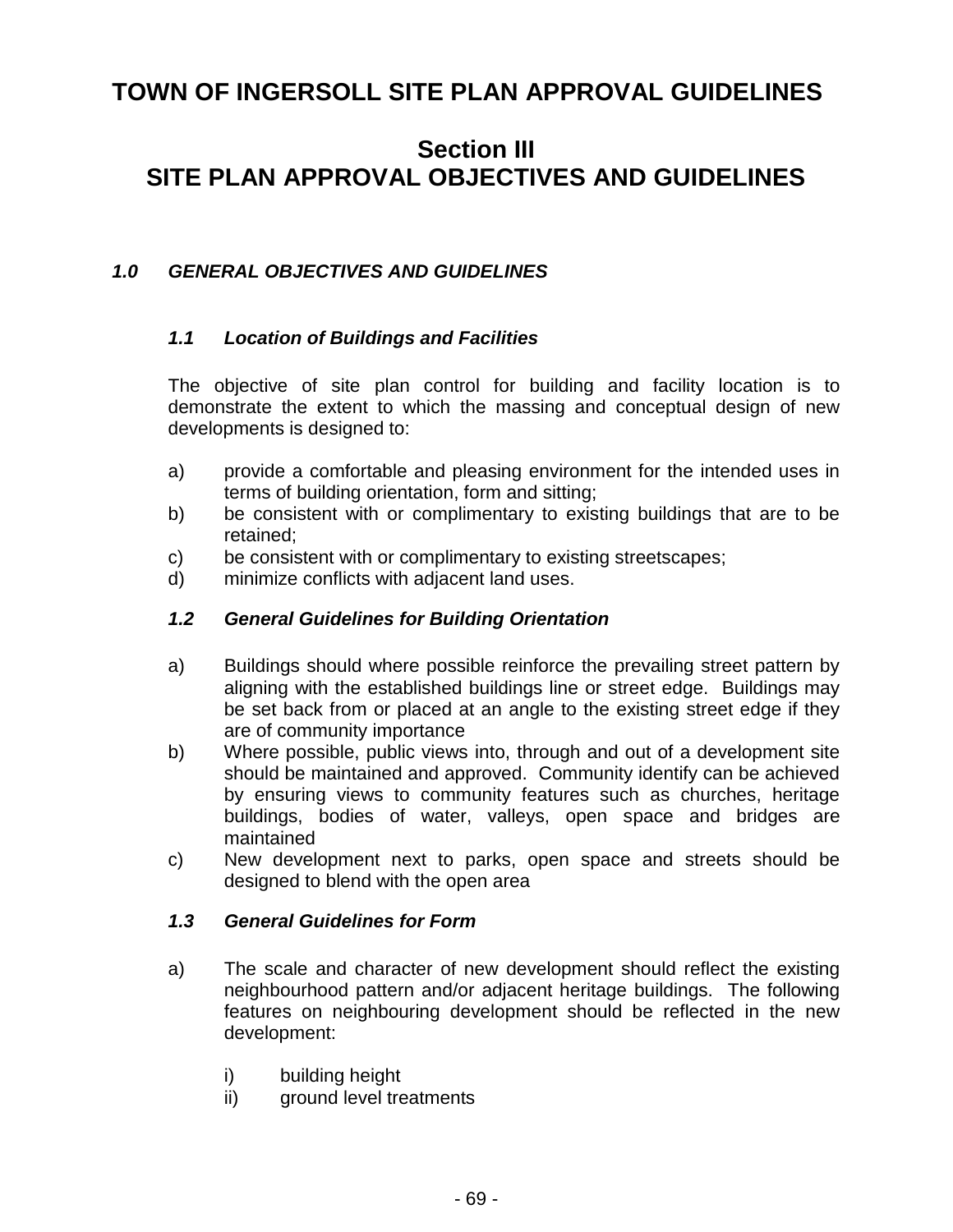# *1.0 GENERAL OBJECTIVES AND GUIDELINES – (cont'd)*

#### *1.3 General Guidelines for Form – (cont'd)*

- iii) ground level views
- iv) roof treatments
- v) frontage widths
- vi) continuity of street face
- vii) facades
- viii) scale of doors, window and other openings
- ix) canopies
- x) lighting
- xi) landscaping

The developer should also be encouraged to consider the following:

- i) compatibility of materials, textures and colours
- ii) unique architectural details, cornices, railings, lintels, arches, ironworks, chimneys, etc.
- b) New buildings, in particular high profile buildings, should recognize possible adverse effect of wind at ground level by avoiding large flat surfaces facing prevailing westerly winds, avoiding building massing which causes the funnelling of prevailing winds, and by designing building faces of lower floors to protect areas used for pedestrian circulation.
- c) The form created by the building should produce a sense of physical security by controlling ingress and egress as well as providing visual surveillance of all public or common areas.

# <span id="page-15-0"></span>*1.4 Guidelines for Handicapped Persons or Senior Citizens*

Developers are encouraged and depending on the type of buildings, may be required under the Ontario Building Code, to incorporate design features that will accommodate senior citizens and handicapped persons. Reference should be made to the Ontario Building Code for those buildings which are required by law to provide facilities for handicapped persons. These facilities should be made safe and convenient by minimizing grade changes and providing suitable curb cuts, ramps and railways.

# <span id="page-15-2"></span><span id="page-15-1"></span>*2.0 \*RESIDENTIAL OBJECTIVES AND GUIDELINES*

#### *2.1 General Guidelines for Residential Building Orientation*

a) Consideration should be given to locating residential buildings close to the north lot line to increase solar access to open spaces on the site. However the proposed building(s) should not excessively shade adjacent private or public property.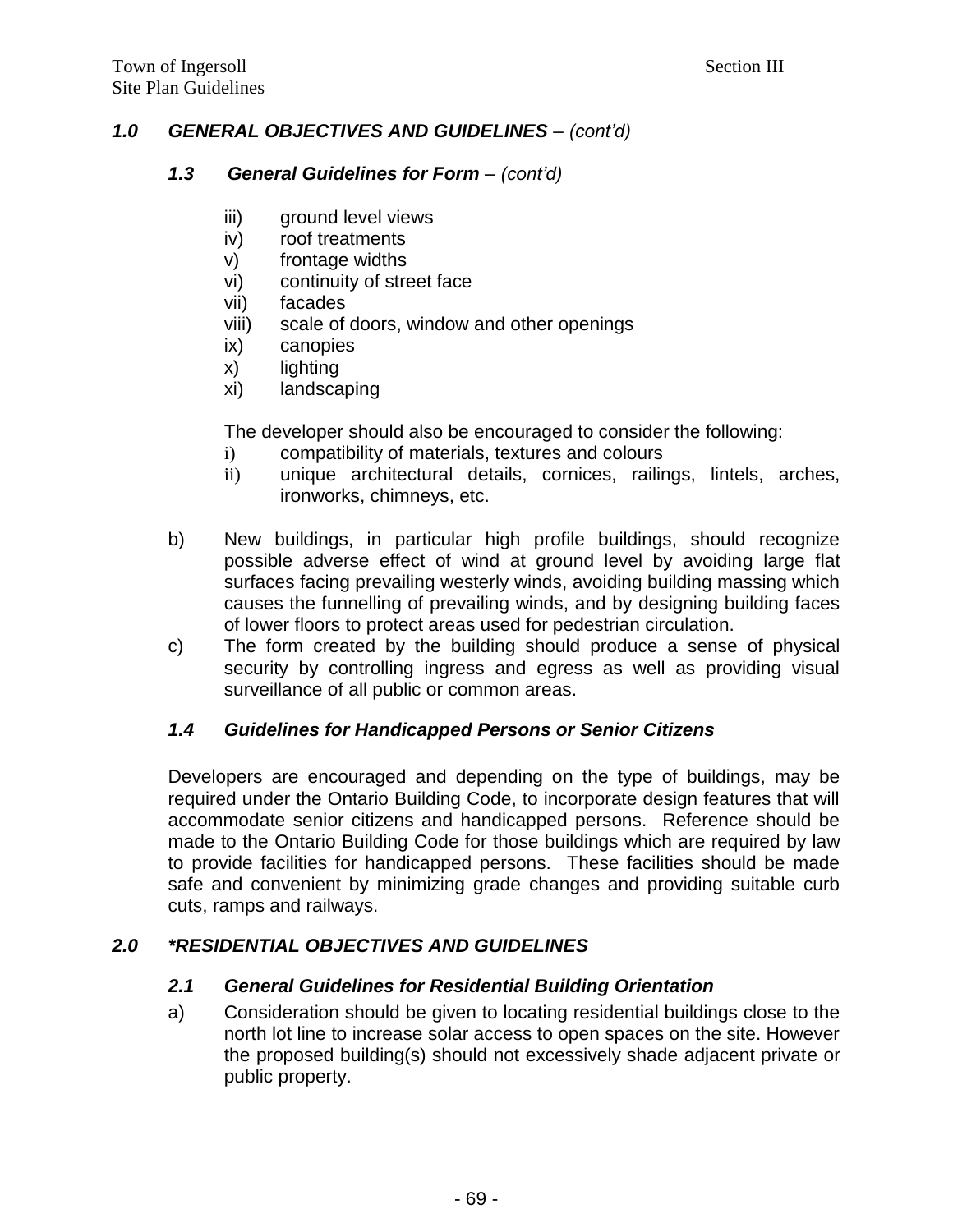# *2.0 RESIDENTIAL OBJECTIVES AND GUIDELINES* – *(cont'd)*

#### *2.1 General Guidelines for Residential Building Orientation – (cont'd)*

- b) The long axis of apartment buildings should be oriented north and south or northeast and southwest where feasible, to ensure that most of the dwelling units will receive sunlight during some part of the day.
- c) The long axis of residential buildings with opening on opposite sides should be oriented east and west to the greatest possible extent
- d) Residential buildings exceeding 4 storeys should be sited with one of the longest walls parallel to and not more than 6 m (20 feet) from a driveway which can accommodate fire equipment.
- e) Common areas in particular children's play areas should be located centrally so as to provide for visual surveillance.

## <span id="page-16-0"></span>*2.2 Guidelines for Multi-family Residential Setbacks and Separation Spaces*

Separation spaces generally refers to the space between buildings on the same site. Setback generally refers to the space between a building and the street line or property line. Separation is also required for fire protection under the Ontario Building Code. Separation between buildings and setbacks from property lines will address:

- a) **Daylight/Sunlight**  Space should be provided around dwellings to ensure the provision of daylight. It is also desirable to provide for direct sunlight to habitable areas of each dwelling unit, if possible, throughout the year. New housing should be located so as not to unduly deprive existing dwellings and private outdoor spaces in the surrounding areas of adequate sunlight or daylight.
- b) **Ventilation**  The space around the unit should be sufficient to permit natural ventilation of the dwelling.
- c) **Quiet** Physical separation and/or screening should be provided between the dwelling unit and adjacent users and activities to permit the occupant to enjoy rest and privacy without undue interference from external noise.
- d) **Visual Privacy**  Windows and entrances of a dwelling unit should be separated and/or screened from adjacent buildings and activities so as to permit residents to make full use of their interior living spaces. Visual privacy within a dwelling unit is affected by the frequency, duration, and proximity of potential intrusions outside the unit. These will determine the type of separation of screening required.
- e) **Application of Setback and Separation Space** The minimum setback or separation space in front of any window or opening should be applied along the full length and height of the exterior wall. Separation spaces should be free of buildings, roadways, communal parking areas and any communal amenity areas intended for active use, and should generally fall within the boundaries of the development.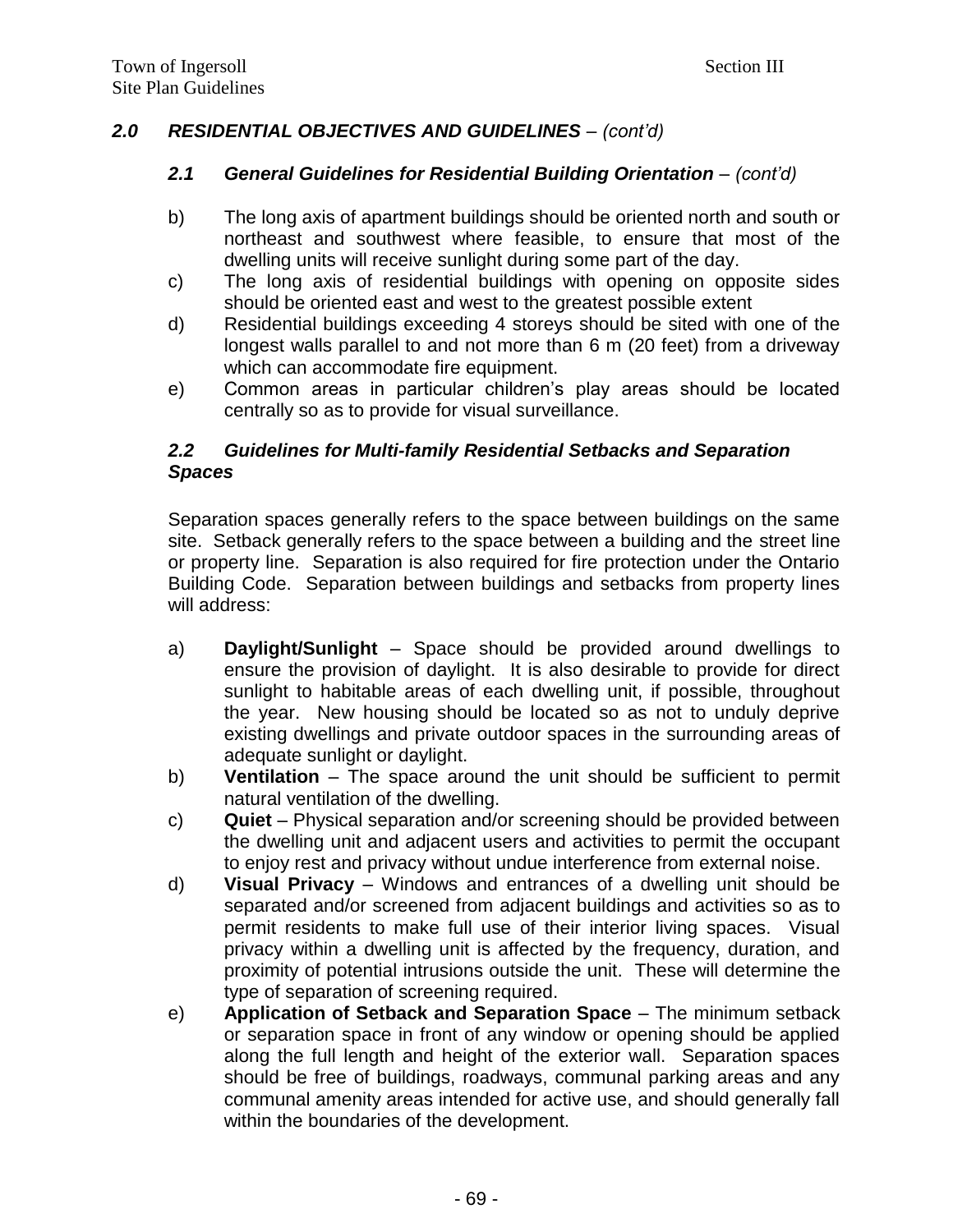## <span id="page-17-0"></span>*2.3 Guidelines for Private Outdoor Amenity Areas for Residential Development*

Private Outdoor Amenity Areas are intended to provide private outdoor areas directly related to the dwelling unit which can effectively extend the living area of the unit. These areas are to be used for recreation or aesthetic purposes within the boundaries of a lot and may include landscaped open areas, patios, balconies, communal lounges, swimming pools, recreation facilities and any other areas which may be used for recreational or aesthetic purposes, but shall not include any driveway or parking area. Private outdoor amenity areas should address:

- a) **Type of Occupancy** The amenity space should reflect the anticipated type of households which will occupy the dwelling units.
- b) **Accessibility** For ease of maintenance, an on-grade private outdoor space should be accessible from the front of the unit without requiring access through a living or dining room. A private outdoor space above grade should be easily accessible from a principle habitable room such as a living room.
- c) **Separation and Screening** Separation between a private outdoor space and adjacent use should be sufficient. This can be accomplished by distance separation or screening. Where screening is used to provide separation between abutting on grade privacy areas, this screening should be at least 1.5 m (5 feet) high.
- d) **Parking Separation**  Common parking lots should not be closer than 3 m (9.8 feet) to a private outdoor space and should be oriented so that headlights and fumes are not directed towards the private outdoor space by using a parallel parking arrangement or by screening with planting or fencing.

# <span id="page-17-1"></span>*2.4 Guidelines for Children's Play Area in Residential Development*

All Multi-family residential development shall have an area set aside within the site for the exclusive use by children as a play area. This play area shall reflect:

a) **Size** – A children's outdoor play area shall be sized as follows: One of Two Bedroom Unit 1  $m<sup>2</sup>$  per unit Three Bedroom Unit 1.5  $m^2$  per unit In no case shall the play area be less than 50 sq. meters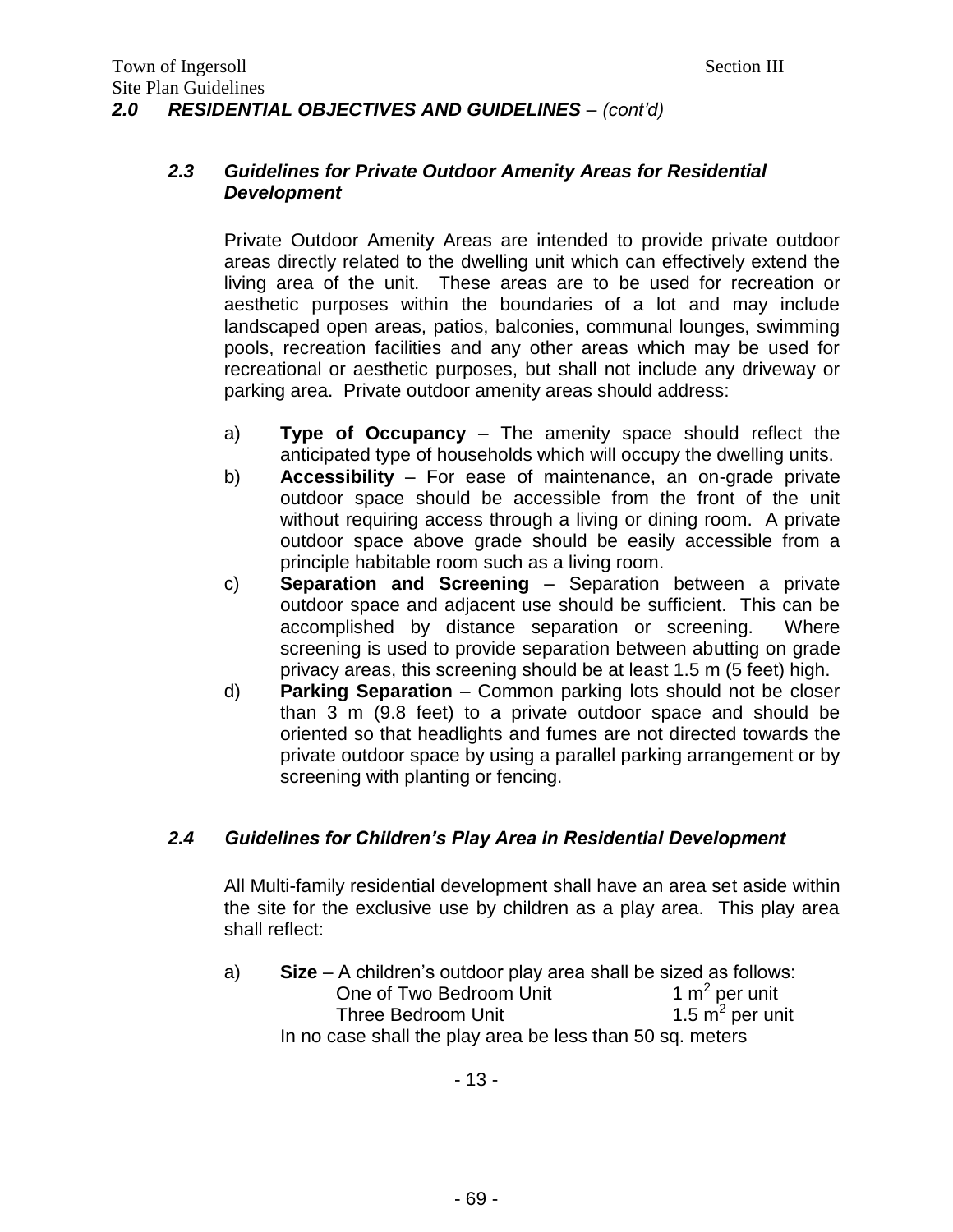# *2.4 Guidelines for Children's Play Area in Residential Development - (cont'd)*

- b) **Location** The area shall be located away from parking areas and driveways and garbage bins and shall not be located closer than 5 m (16.4 feet) to any door or window of a dwelling unit. If located adjacent to a property line, the area shall be fenced with a six foot privacy fence.
- c) **Surface**  The areas shall be level and be landscaped with grass and perimeter trees.
- <span id="page-18-0"></span>*2.5 Guidelines for Parking and Loading Facilities and Internal Driveways* (See Sections 5.19 of the Town of Ingersoll Zoning By-Law)

All surfaces used for parking or vehicular circulation shall be paved with asphalt or other equivalent hard surface approved by the Town Engineering Services Co-ordinator. Consideration may be given to alternative surface materials such as cobblestone, etc., that allow precipitation to percolate into the soil, for any parking spaces provided over the minimum number required. All parking stalls are to be lined to delineate the size of stalls.

#### <span id="page-18-1"></span>*2.6 Guidelines for Residential Development in Proximity to Railway Lines and Other Sources of Noise*

New residential development which is proposed to locate in proximity to railway lines or other major sources of noise will be required to meet the Ministry of Environment and Energy (MOEE) Noise Guidelines for residential development to ensure an acceptable acoustical environment is provided for future occupants.

Applicants may be required to provide in conjunction with site plans, an acoustical engineering study outlining on site noise measurements, methods of evaluation, noise sources and abatement measures needed to meet MOEE standards. The applicant may also be responsible for any costs associated with having the study reviewed by an independent acoustical engineer on behalf of the Town of Ingersoll.

Where noise abatement measures are required, site plans and/or landscaping plans shall incorporate the necessary remedial measures which can include:

- a) Noise attenuation fence
- b) Building features such as extra insulation or air conditioning
- c) Orientation of buildings such that blank walls face the noise source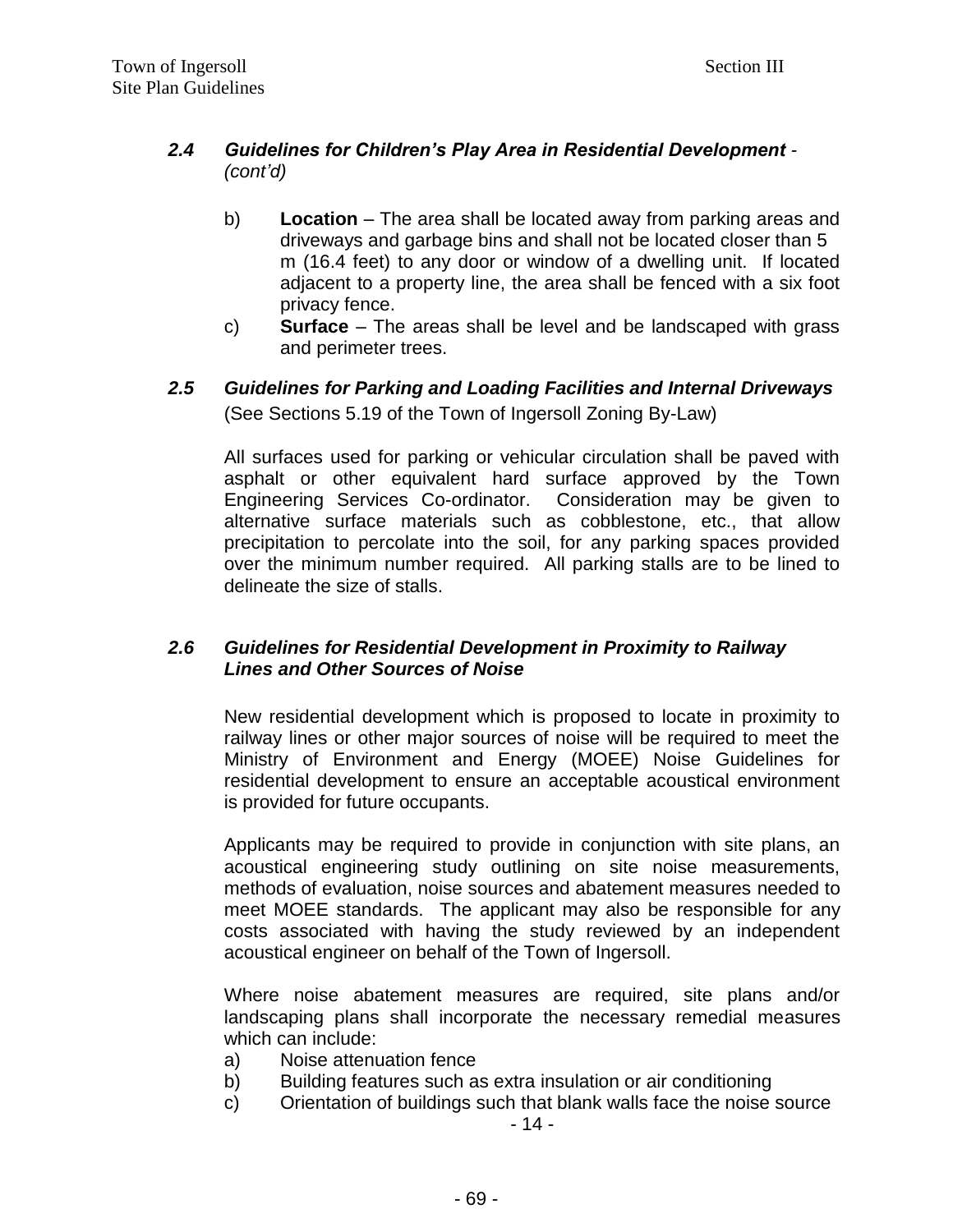# <span id="page-19-1"></span><span id="page-19-0"></span>*3.0 COMMERCIAL OBJECTIVES AND GUIDELINES*

#### *3.1 General Guidelines for Commercial Development*

- a) Site new developments to ensure that adjacent properties have visual privacy and sunlight as well as protection from the new development's lighting, noise, odour and vibration.
- b) Unsightly elements such as loading areas, snow storage, transformers, meters, garbage enclosures and roof-top mechanical equipment should be screened from public view.
- c) Avoid large flat surfaces, incorporate angles, differing setbacks, peaked rooflines, canopies, and coloured trim into the building design to provide interesting, attracting façade.
- d) Provide safe convenient access for handicapped persons to all major building entrances by means of minimal grade changes, curb cuts, ramps and railings.
- e) Provide screening and buffering between existing residential uses and new developments.

#### <span id="page-19-2"></span>*3.2 Guidelines for Commercial Development in the Downtown*

Within the Downtown, locate buildings at the minimum setback line from the street and to a width equal to the maximum frontage of the property so as to:

- a) provide frequent and convenient pedestrian connections between buildings and the public sidewalk.
- b) provide an interesting and attractive edge to the public sidewalk
- c) provide weather protection for the pedestrian. Avoid conditions that increase wind and snow piling in pedestrian areas and provide protection for pedestrians from inclement weather with shelters, canopies and windbreaks at building entrances and along storefront facades.
- d) minimize the public view of off-street parking areas and servicing facilities.
- e) define a public street space that is comfortable to the pedestrian in its proportions and scale.

#### <span id="page-19-4"></span><span id="page-19-3"></span>*4.0 PARKING, DRIVEWAY AND LOADING OBJECTIVES AND GUIDELINES*

#### *4.1 Guidelines for Parking Areas*

To ensure adequate parking areas are provided that have orderly circulation and an attractive community appearance:

a) parking rows should be delineated by poured concrete curbs or planters at each end to prevent uncontrolled internal traffic movements and generally to confine traffic to designated parking aisles or driveways.

- 15 -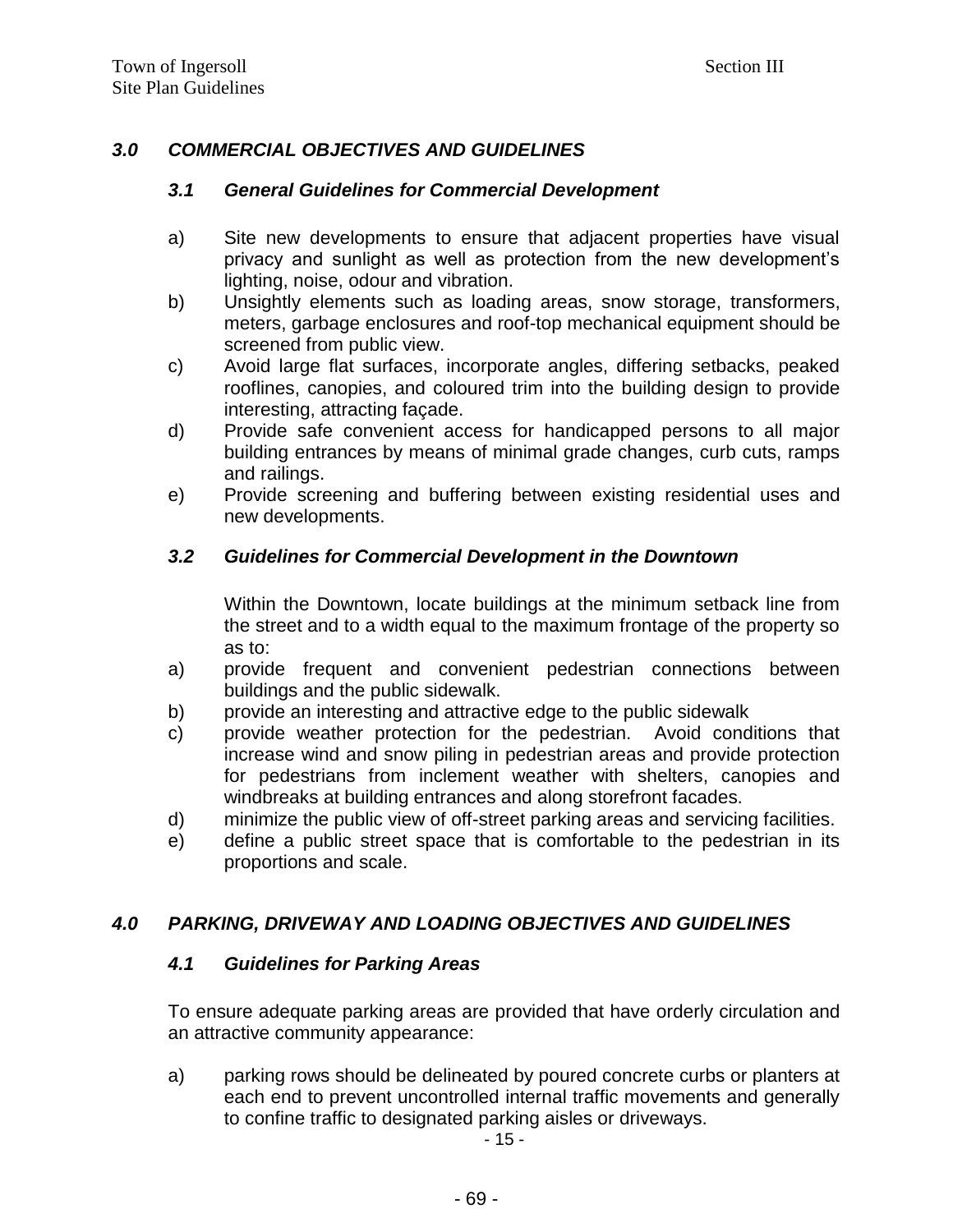# *4.0 PARKING, DRIVEWAY AND LOADING OBJECTIVES AND GUIDELINES – (cont'd)*

# *4.1 Guidelines for Parking Areas – (cont'd)*

- b) parking areas should be indelibly marked to designate all parking spaces.
- c) parking area shall be designed as to not require vehicles to reverse from the property onto a public street.
- d) access to and from parking aisles should be minimized along main internal driveways.
- e) no more than 15 parking spaces should be permitted in a row without an interrupting minimum 3 metre width planting area.
- f) provide adequate and convenient parking for all types of motorists such as employees, visitors and the public and clearly identify the types of parking areas.
- g) public parking should not conflict with shipping, loading, garbage removal and utility areas.
- h) parking areas should avoid excessive grades.
- i) the surface of parking areas shall be paved with asphalt or other equivalent hard surface approved by the Town Engineering Services Coordinator. Consideration may be given to alternative surface materials that allow precipitation to percolate into the soil for any parking spaces provided over the minimum number required.
- j) in order that parking is not the dominant visual element in the streetscape, screen larger parking areas with buildings, landscaping or low walls, while still maintaining some visibility to provide public safety by means of public surveillance.
- k) provide properly identified handicapped parking spaces in close proximity to building entrances.

# <span id="page-20-0"></span>*4.2 Guidelines for Parking Structures*

Consideration may be given to the use of parking structures in higher intensity developments. Parking structures can consist of underground parking, sunken open air parking lots with usable roof decks or sundecks over individual parking spaces. They should be architecturally treated and landscaped. They shall provide a stopping space, at least 6 metres in length with a slope of no more than 5%, at the end of ramps to permit motorists to observe traffic and pedestrians before safely entering the street.

*- 16 -*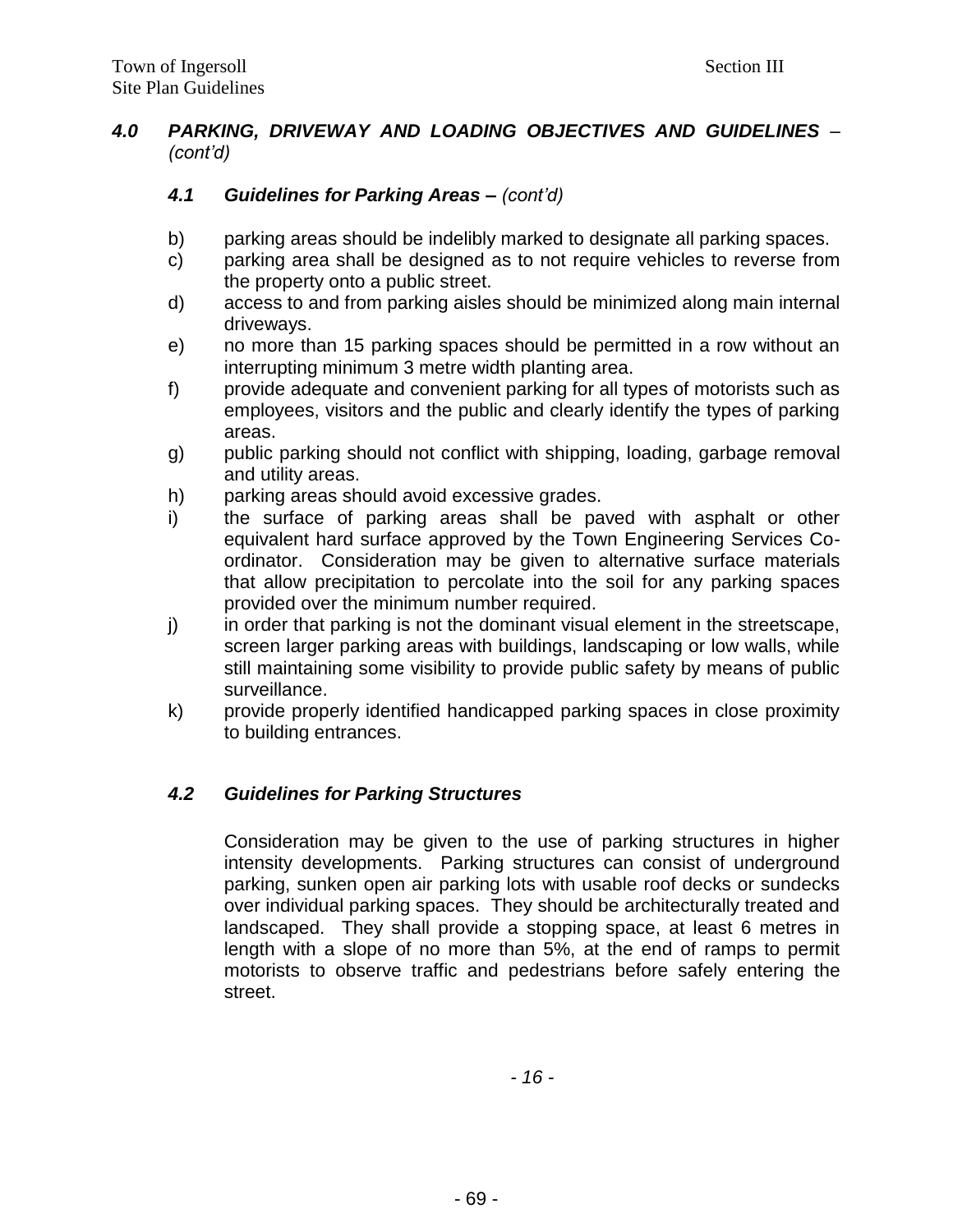# *4.0 PARKING, DRIVEWAY AND LOADING OBJECTIVES AND GUIDELINES – (cont'd)*

# <span id="page-21-0"></span>*4.3 Guidelines for Internal Driveways*

To ensure adequate internal driveways:

- a) main internal driveways which are heavily travelled should be delineated by raised curbs to avoid interference to moving traffic created by parking manoeuvring.
- b) the horizontal alignment of all driveways should be geometrically sound, but lengthy straight sections should be minimized to discourage high speeds.
- c) speed bumps may be used to discourage high speeds.
- d) the design of driveways and parking aisles intersections should ensure adequate visibility of intersecting traffic movements.
- e) in large commercial or industrial developments, main internal driveways should not be located abutting building entrances in order to minimize pedestrian and vehicle conflicts.
- f) driving lanes that allow two-way circulation are encouraged and should be easily identifiable.
- g) driving lanes should widen at drop-off areas near buildings
- h) one-way lanes shall have clearly marked directional signs.
- i) turning areas shall be provided at the end of dead-end driveways.

# <span id="page-21-1"></span>*4.4 Guidelines for Off-Street Loading Facilities*

- a) **Access** Sufficient space should be provided on a property to permit delivery vehicles to make all manoeuvres "off-street" and none of these vehicles will be permitted to reverse onto or from an arterial street onto the property. Roads providing access to building fronts and fire routes are to be designed to support emergency vehicles.
- b) **Location** Access to loading facilities may be separate access or by an internal driveway serving a parking area. Loading spaces shall abut the building to be served.
- c) **Paving** All loading spaces, manoeuvring areas and driveways should be hard surfaced with suitable materials to the satisfaction of the Town Engineering Services Co-ordinator (ie. concrete, asphalt, inter-locking brick, etc.)
- d) **Joint Loading Facilities** In shopping centres or other similar integrated development, the use of joint loading facilities to serve all or several individual businesses will be encouraged.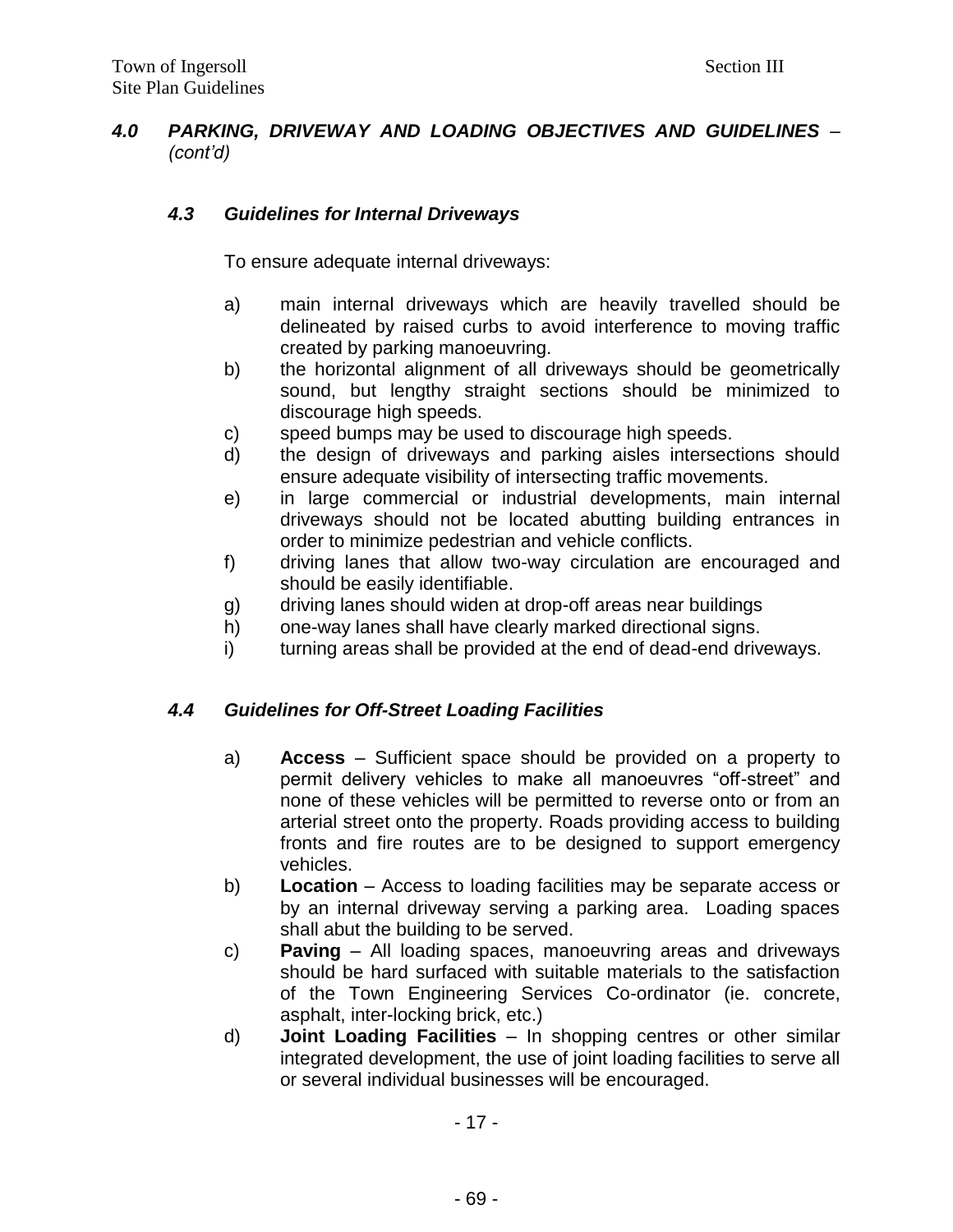# *4.0 PARKING, DRIVEWAY AND LOADING OBJECTIVES AND GUIDELINES – (cont'd)*

## <span id="page-22-0"></span>*4.5 Guidelines for Fire Service Access*

Access to buildings for fire fighting shall be shown on the site plan as required by the Ontario Building Code.

# <span id="page-22-2"></span><span id="page-22-1"></span>*5.0 ACCESS AND ROAD WIDENING OBJECTIVES AND GUIDELINES*

#### *5.1 Guidelines for Access*

To ensure the orderly and safe movement of traffic in and out of private properties with minimum interference with vehicular and pedestrian traffic using the public road system:

- a) the number of access driveways should be minimized.
- b) each development will be analysed in terms of site characteristics, including street frontage, land area, traffic generation and parking capacity to determine the desirable number and location of access driveways.
- c) individual residential driveways onto arterial streets should be avoided.
- d) Access for development on a corner lot should be as far from the intersection of the two streets as possible.
- e) where required, the site plan shall make provisions for the joint use of common driveways between abutting properties. The agreement with the applicant should make provision for these types of driveways.

#### <span id="page-22-3"></span>*5.2 Guidelines for Road Widenings and Site Triangles*

Site plans shall show the lands to be dedicated for road widenings and site triangles. These lands shall be free of all buildings, structures and signs and shall be used for landscaping only.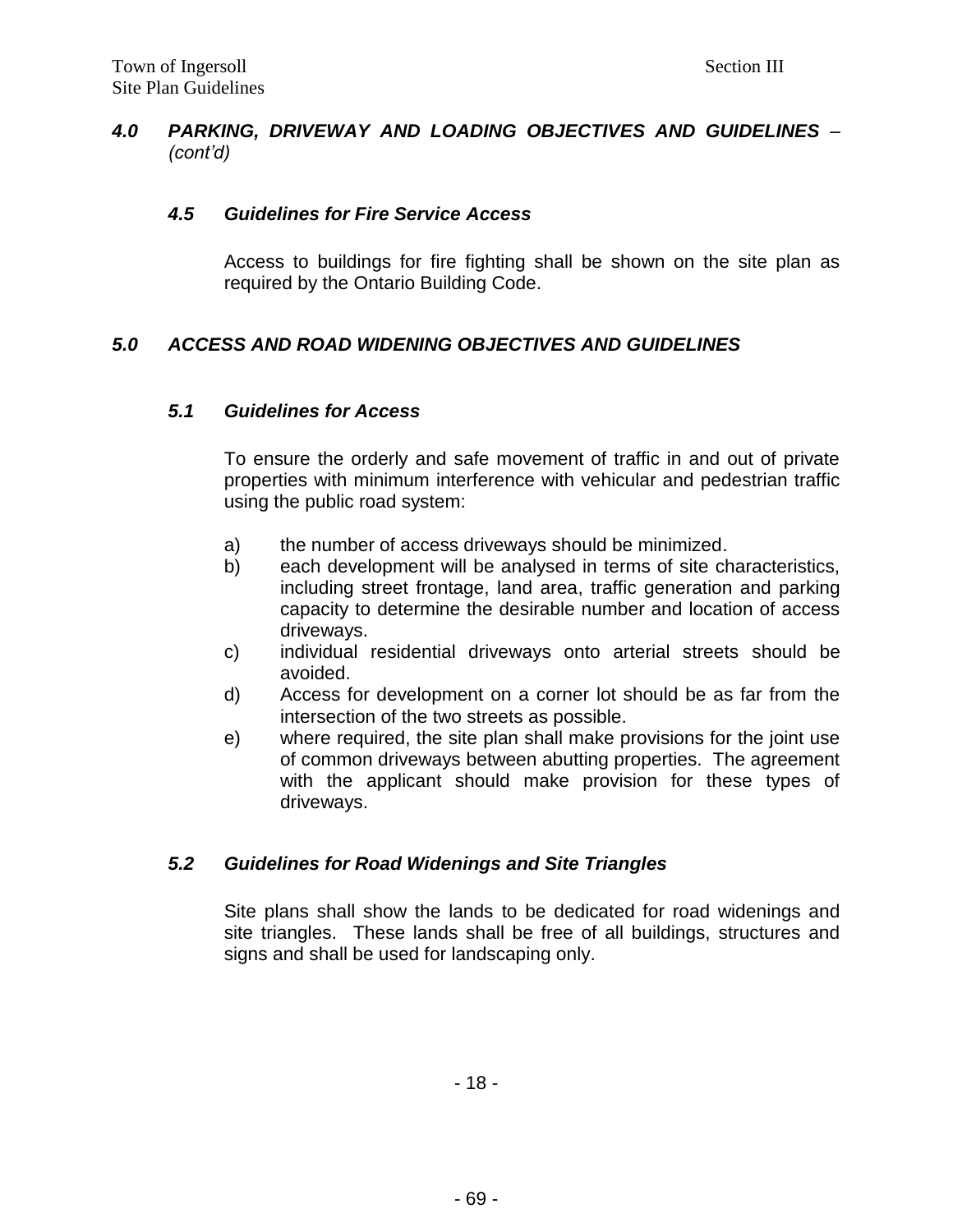## <span id="page-23-1"></span><span id="page-23-0"></span>**6.0 PEDESTRIAN FACILITY OBJECTIVES AND GUIDELINES**

#### *6.1 Guidelines for Pedestrian Facilities*

To ensure the provision of safe and convenient pedestrian circulation including facilities for the physically challenged, senior citizens and children:

- a) Sidewalks and pedestrian walkways shall be located to join buildings access points to other areas of the site including parking areas, recreational areas and public sidewalks. They should be located in accordance with user needs. Where no public sidewalk exists, the installation of same across the frontage of the site will normally be a requirement of development in accordance with the standards of the Town of Ingersoll.
- b) Link public building entrances to sidewalks and parking areas by means of a safe, convenient and well lit walkway system.
- c) Identify walkways that cross vehicular lanes with changes in paving materials, signs or built elements such as canopies or arches.
- d) Provide continuous pedestrian walkways between entrances of units in buildings with multiple tenancies.
- e) Increase walkway width where pedestrian activity is increased such as at street corners, building entrances, storefronts, or where elements cause obstruction (ie. door swings, overhangs, etc.)
- f) Protect pedestrian areas from vehicular intrusion with landscaping, curbs or bollards.
- g) Minimize grade changes between the public sidewalk and pedestrian areas adjacent to buildings.
- h) Pedestrian facilities shall be designed to enable senior citizens and the physically challenged to travel unassisted from the public sidewalk to at least one main building entrance and one main parking area by incorporating sidewalk ramps of a proper gradient and surfacing material instead of steps. Compliance with the Ontario Building Code will be required.

# <span id="page-23-2"></span>*7.0 LIGHTING OBJECTIVES AND GUIDELINES*

Lighting shall be installed to provide sufficient illumination of the site for:

- a) pedestrian security and safety;
- b) functional vehicular movement;
- c) enhancement of external building design and landscaped open space.

The type, location, height, intensity and direction of lighting shall ensure that glare is not cast onto adjacent residential properties adversely affecting living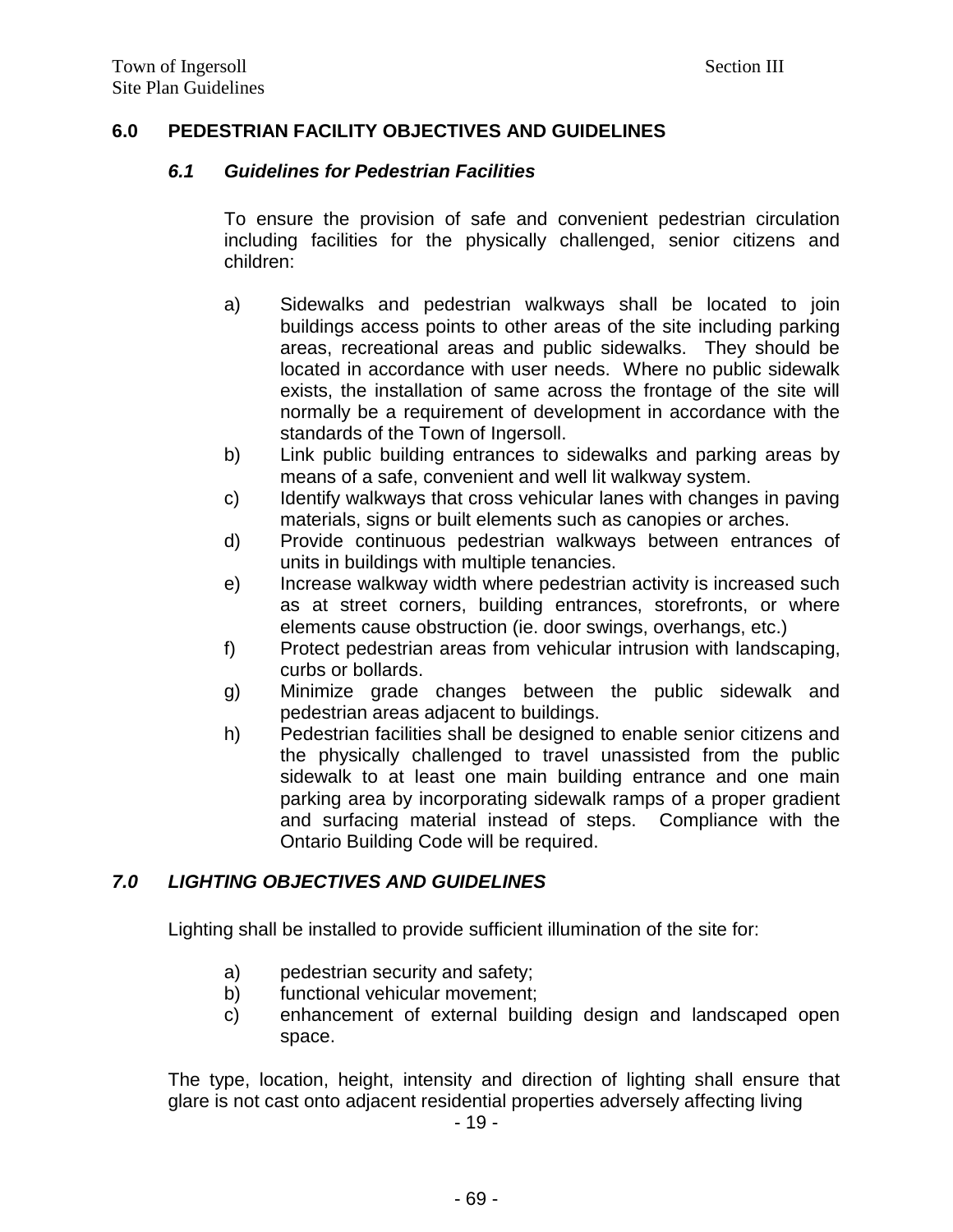# *7.0 LIGHTING OBJECTIVES AND GUIDELINES – (cont'd)*

environment, or onto adjacent public streets which would pose a vehicular safety hazard. Moreover, illumination patterns and levels must be considered to ensure that the site is not illuminated more than necessary.

#### <span id="page-24-0"></span>*8.0 LANDSCAPING AND BUFFERING OBJECTIVES AND GUIDELINES*

Landscaping shall be provided to improve the aesthetics and function of the site by:

- a) screening unsightly areas and providing privacy.
- b) adding visual interest to open space.
- c) softening the dominant building at a pedestrian scale.
- d) providing definition of public walkways and private amenity areas.
- e) controlling access to adjoining properties.
- f) providing protection from excessive wind and sun.
- <span id="page-24-1"></span>g) reducing storm water runoff on the site and stabilizing slopes.

#### *8.1 Definitions of Landscaping*

- a) "Landscaping" is comprised of deciduous and coniferous trees, shrubs, organic and herbaceous ground cover, berms, water courses, retaining walls, fences, furniture, and other materials or objects that may be used to enhance the function and/or aesthetics of the landscaped area
- b) "Landscaped Open Space" means the open unobstructed space at grade on a lot, which is suitable for the growth and maintenance of grass, flowers, bushes, trees and other landscaping and includes any surfaced walk, patio or similar area but does not include any driveway or ramp, whether surfaced or not, any curb, parking area or any open space beneath or within any building or structure.

The two basic types of landscaping are "Screening" and "Ornamental Planting". The function of each type overlap. Screening can also be Ornamental and vice versa.

#### <span id="page-24-2"></span>*8.2 Screening*

Screening can include items such as plants, hedges, walls, fences, and berms, and herbaceous or organic ground cover. Screening should be located primarily between conflicting uses and around the perimeter of the site as well as in other areas to:

a) visually screen less pleasing elements or areas on-site such as parking areas and service entrances as well as utility installations provided the operation and maintenance of these installations are not compromised.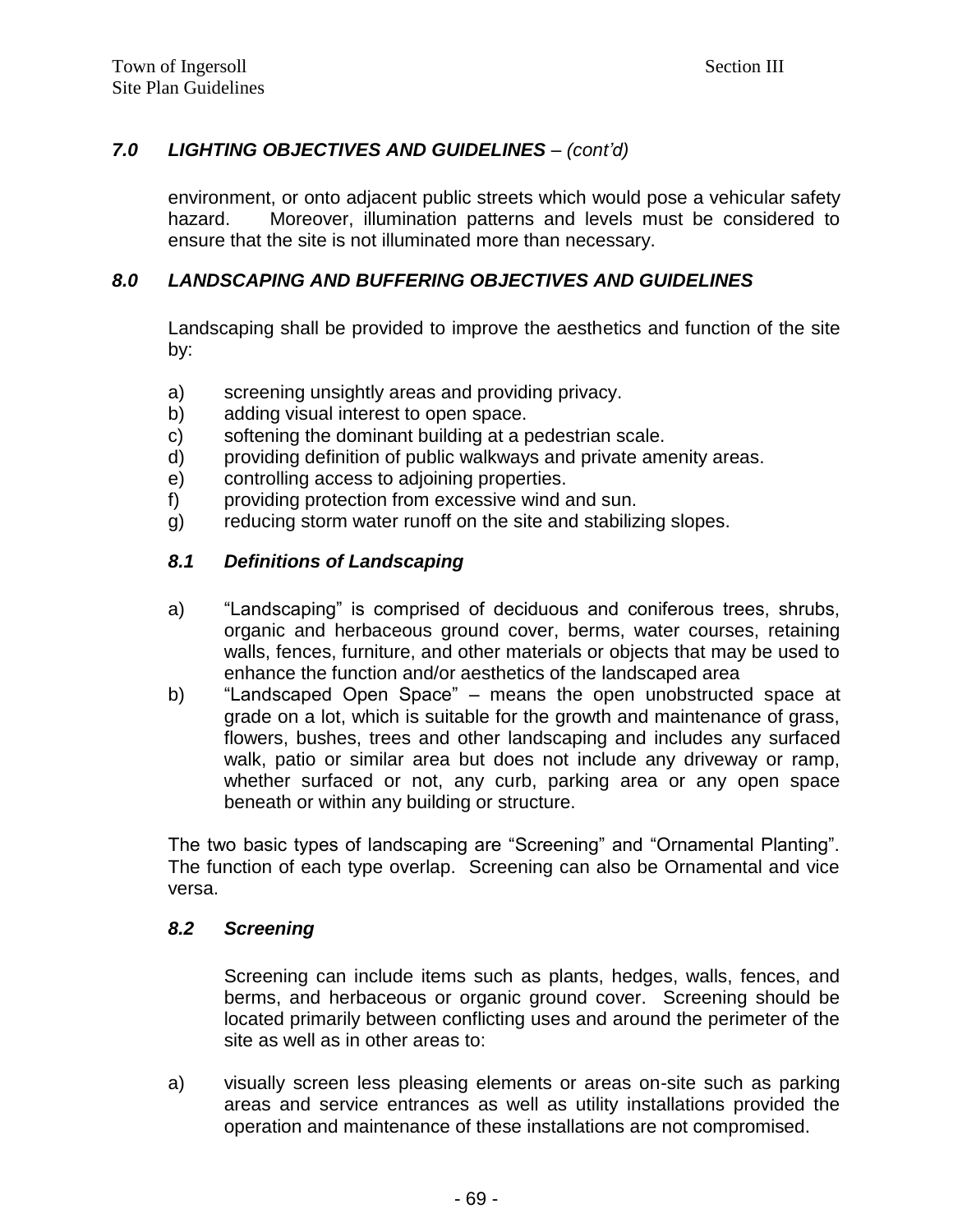#### *8.2 Screening – (cont'd)*

- b) assist in reduction of noise between abutting properties which may adversely affect abutting land uses.
- c) assist in reduction of noise from collector or arterial roads.
- d) protect and thereby facilitate the function of certain use areas of the site, such as creating windbreaks or shelter for tennis courts, sunlight for outdoor swimming pools, and creating privacy areas in residential developments.

#### <span id="page-25-0"></span>*8.3 Ornamental Planting*

Ornamental planting can include items such as plants, hedges, walls, fences, and berms, and herbaceous or organic ground cover. Ornamental planting should be located to:

- a) compliment the architecture of the building(s)
- b) compliment and assist in the protection of existing trees, land forms, and watercourses.
- c) define certain spaces by enclosing or dividing areas such as passive and active recreation areas, pedestrian circulation, and entrances onto the site.

#### <span id="page-25-1"></span>*8.4 Preservation of Existing Landscape Elements*

Consideration should be given to the preservation, retention and improvement of existing landscape elements such as major trees and water courses. Where trees are to be preserved, the contractor should consult with the Town Engineering Services Department.

#### <span id="page-25-2"></span>*8.5 Plant Selection*

The selection of landscaping and plant material shall be based on the following criteria:

- a) Year Round and Seasonal Interest
	- i) colour of leaves, flowers, bark, stems, berries and cones
	- ii) height of planting through to maturity
	- iii) form and shape, particularly tree species
	- iv) foliage density in terms of penetration of sunlight through the tree
	- v) hardiness and suitability to the local environment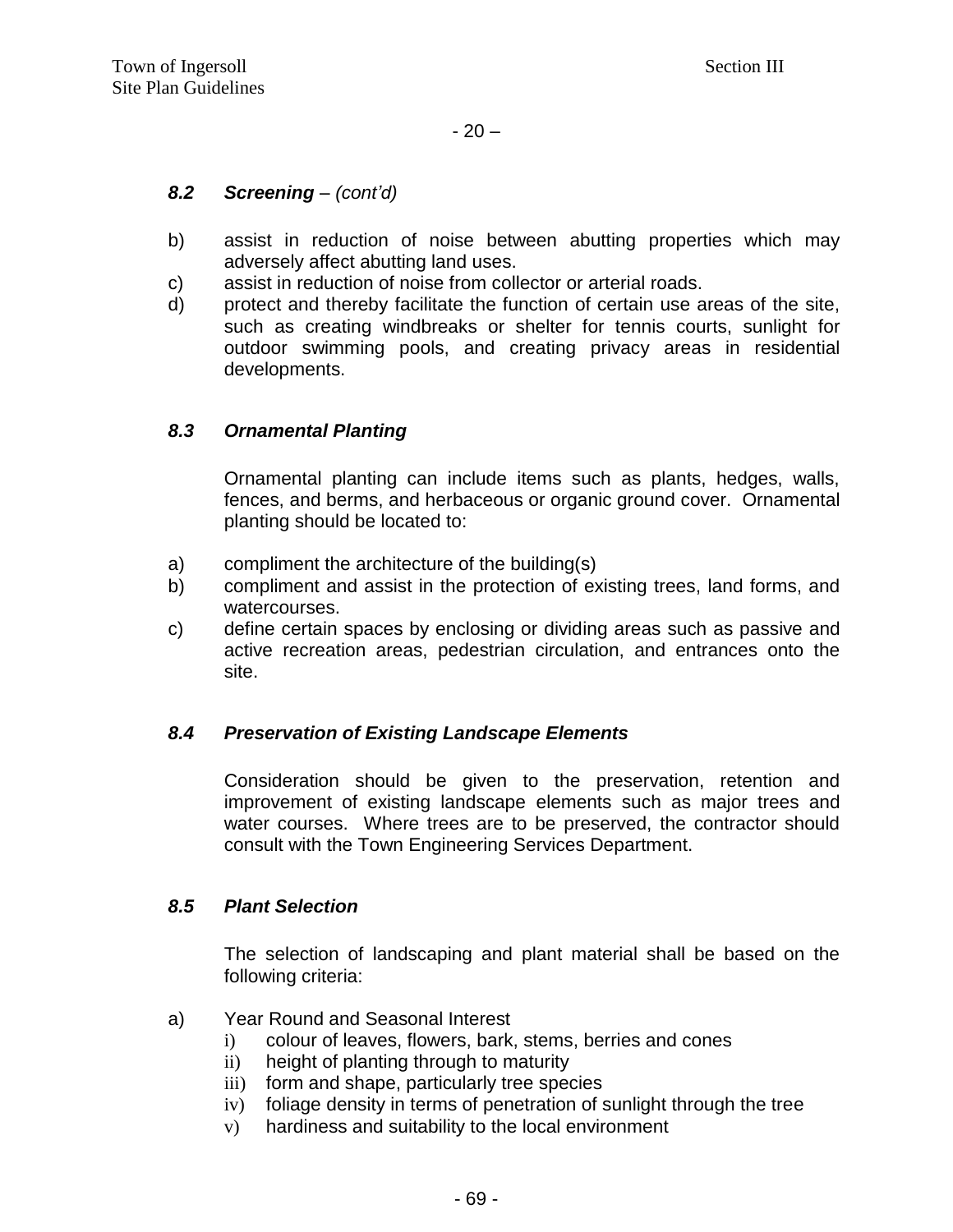vi) availability

- 21 -

#### *8.5 Plant Selection – (cont'd)*

- b) Maintenance fertilizing, pruning and watering
- c) Function wind protection, seasonal shading and vandal resistance
- d) Physical Conditions
	- i) prevailing wind conditions
	- ii) probability of frost
	- iii) atmospheric pollution
	- iv) natural availability of water from ground water, storm run-off and precipitation
	- v) proximity of buildings in terms of shadow and obstruction of sunlight
	- vi) proximity of roads and vehicular access ensuring sight lines are not obstructed
	- vii) proximity of roads ensuring salt spray and snow storage areas do not damage plantings
	- viii) proximity of municipal services and utilities ensuring root systems do not obstruct sewer and water lines, and underground hydro lines, and branches do obstruct overhead hydro lines.

# <span id="page-26-0"></span>*9.0 WASTE STORAGE FACILITIES OBJECTIVES AND GUIDELINES*

Site Plan Control should ensure that adequate waste storage facilities and enclosures are provided to permit:

- a) the storage of garbage between collections thereby avoiding health, safety, and litter problems;
- b) for the efficient and safe collection of garbage by collection vehicles;
- c) for the storage and collection of recyclable materials;
- d) protection from animals;
- e) adequate separation between conflicting uses including residential uses.

# <span id="page-26-1"></span>*9.1 Design Features of Waste Storage Facilities and Enclosures*

- a) **Location** at an inconspicuous location at the building service entrance or rear yard
- b) **Accessibility**  Waste storage facilities shall be easily accessible to the waste collection vehicle
- c) **Collection Platform Material**  concrete pad or other structurally adequate impervious material
- d) **Enclosure Wall Material**  low maintenance durable material such as brick or ornamental block or other approved material
- e) **Enclosure Wall Height**  2 m (6 feet) minimum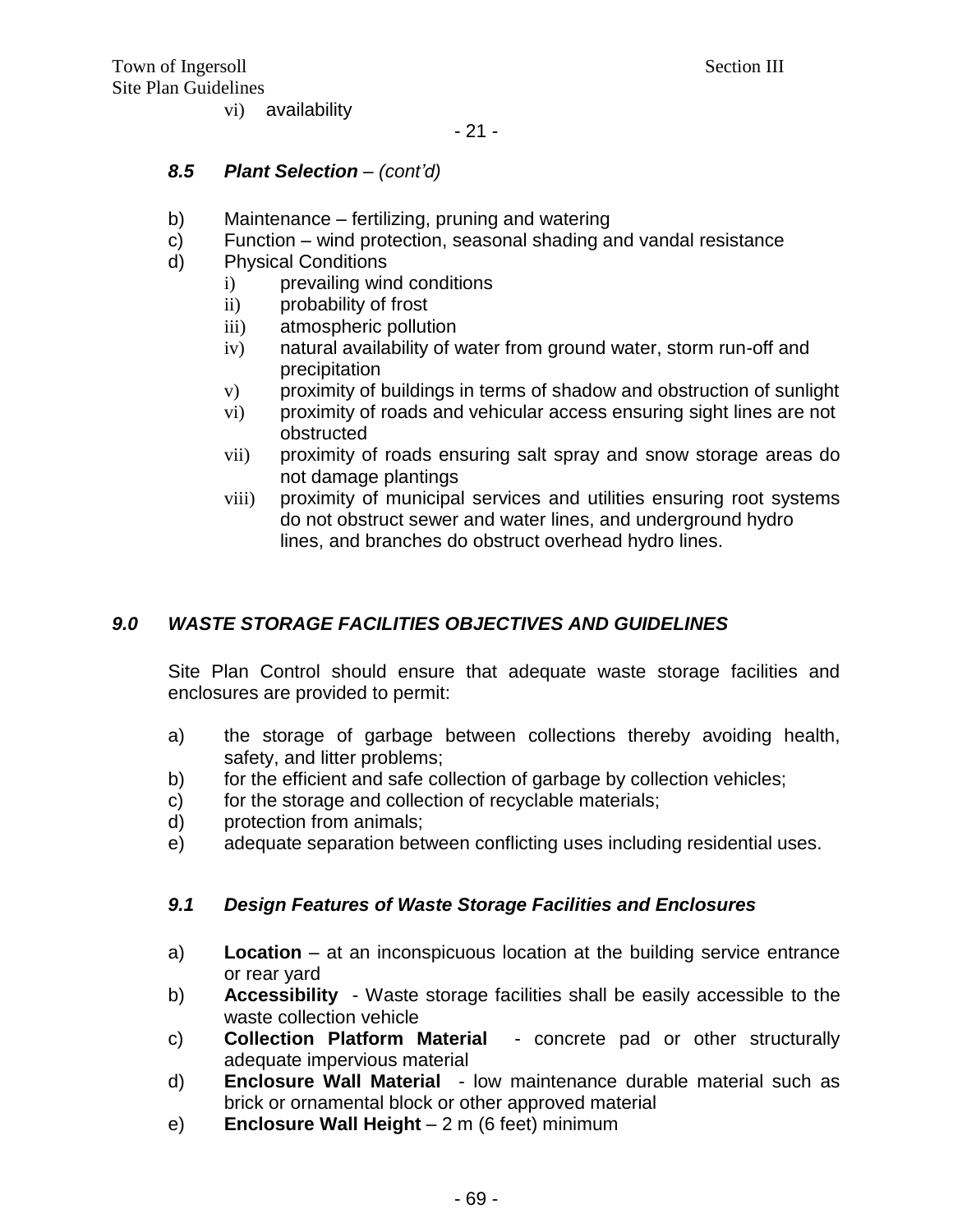- f) **Clearance Opening of Gates**  1.2 m (4 feet) minimum
- g) **Row housing** an individual area within or immediately associated with each unit is required for waste storage. Common exterior storage facilities are not recommended and will only be permitted where the applicant demonstrates that individual storage facilities are not feasible.
- h) **Apartments** waste is to be centrally stored in specifically designed garbage rooms within the building. Larger apartments are encouraged to install a garbage compaction unit.

# <span id="page-27-0"></span>*10.0 GRADING AND DISPOSAL OF STORM, SURFACE AND WASTE WATER*

Proper grading and disposal of storm, surface and waste waters should be constructed in order to optimize:

- a) safe, convenient and functional access for pedestrians and vehicles to all areas of the site;
- b) preservation of the natural features of the site where feasible;
- c) the preservation of storm water from entering sanitary sewer system by any means;
- d) proper site drainage such that storm water is contained within the site and directed to an internal storm drainage system, thereby preventing drainage onto adjacent properties.

# <span id="page-27-1"></span>*10.1 Storm Water Retention Systems*

- a) **Flows** The flows from a development site are to be restricted to those flows which were allowed for the site in the design of the storm sewer.
- b) **Retention Systems** If, in the opinion of the Town Engineering Services Co-ordinator, a storm water retention system is required as a method of temporary on-site storage of storm water, then the developer will be required to have a professional engineer who is competent in storm water management practices, submit to and have approved by the Town Engineering Services Co-ordinator the design of a storm water retention system. The approved method is to be displayed on the site plan submitted for site plan approval.
- c) **Certification by Engineer**  Upon completion of construction, the developer will be required to have the professional engineer certify that the retention system was constructed in accordance with the approved design.
- d) **Dry Well System** If no storm sewer is available or the storm sewer cannot be extended, the Town may consider the use of a dry well system provided that the applicant provides a report from a qualified geotechnical engineer that confirms that the soils are suitable for a dry well system and that an appropriate separation can be maintained from all buildings. The Engineering Services Co-ordinator may also require the installation of a drain extending from the dry well to the streetline for a future connection to a storm sewer.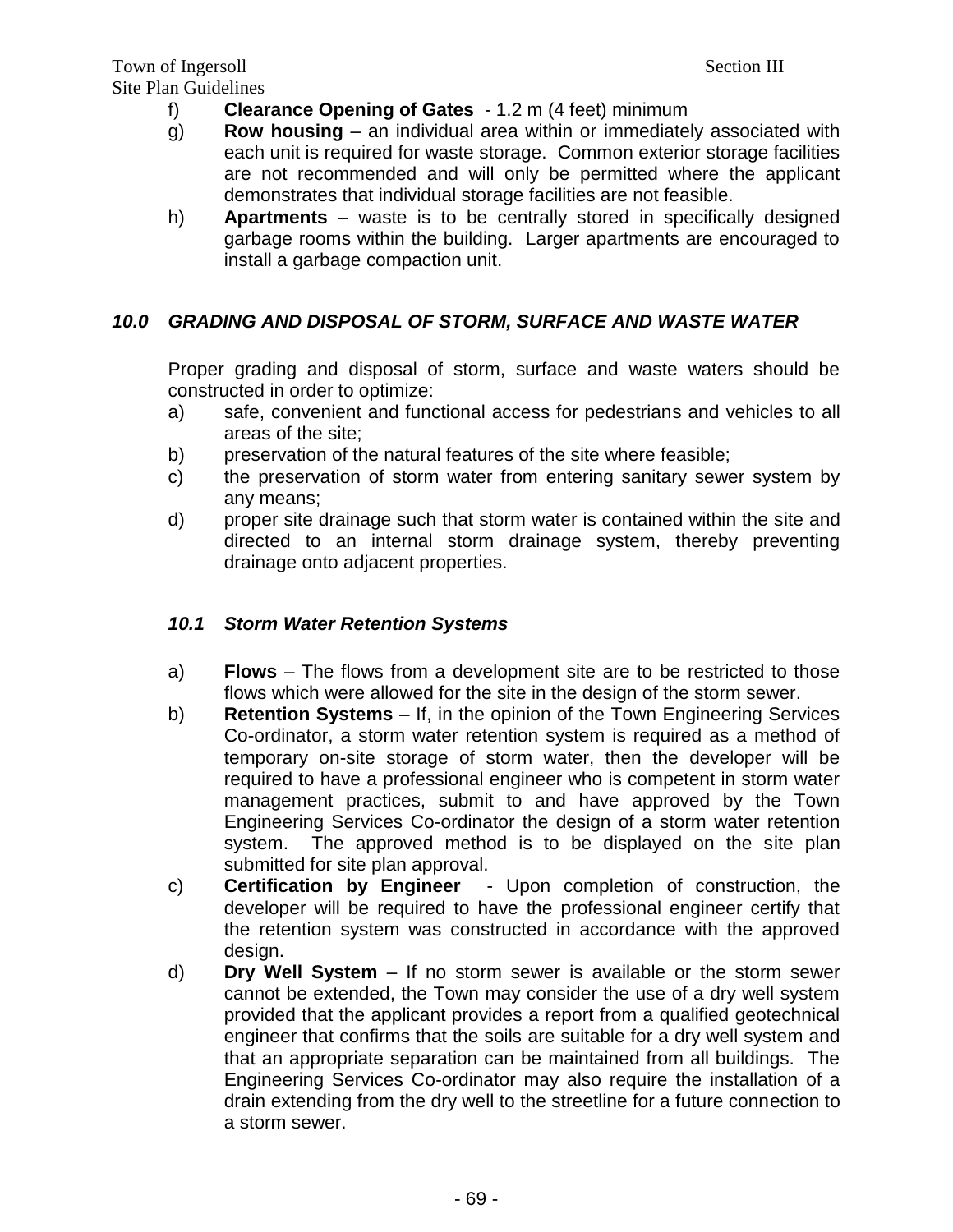## <span id="page-28-0"></span>*10.2 Waste Water Systems*

Sampling manholes may be required to permit monitoring by the Town and the County of Oxford. These manholes shall be displayed specifically on the site plan and shall be located on the private drain connection(s) within the development site at the street line.

# <span id="page-28-1"></span>*11.0 TREE PROTECTION STANDARDS*

Tree preservation and protection will be encouraged through careful site planning including the appropriate location of buildings, facilities and servicing. In general, when trees are to be saved in a construction area, the following recommendations have to be followed to ensure the longevity of those trees:

- a) Where possible, no excavation should be carried out within the "drip line" of trees to be saved. Root loss must be minimal. (drip line = outer extent of branches)
- b) No heavy equipment should be driven over the tree lawn area, to alleviate soil compaction around the tree roots
- c) No soil or construction materials should be piled over the tree lawn areas or around the trunks
- d) A snow fence or other barrier could be erected around the tree to at least the "drip line" of the tree. The small, fibrous roots which feed the tree are in most cases located primarily at the extremities of the root system and, therefore must be protected.
- e) A tree preservation report may be required to be prepared by a qualified consultant such as an urban forester, arborist, or landscape architect. This report should include detailed tree inventories, assessments, discussion of alternatives and multiple recommendations.

If comments or questions regarding trees to be saved should arise, the services of the Town Engineering Services Department will be available at 485-0120 at any time before or during construction.

#### <span id="page-28-2"></span>*12.0 COMMUNITY MAILBOXES*

Community mailboxes should be located:

- a) in areas which are satisfactory to Canada Post and the Town of Ingersoll;
- b) in areas which reduce the potential for conflict with surrounding properties, such as on an exterior side yard;
- c) in areas that provide a suitable location for the temporary parking of automobiles;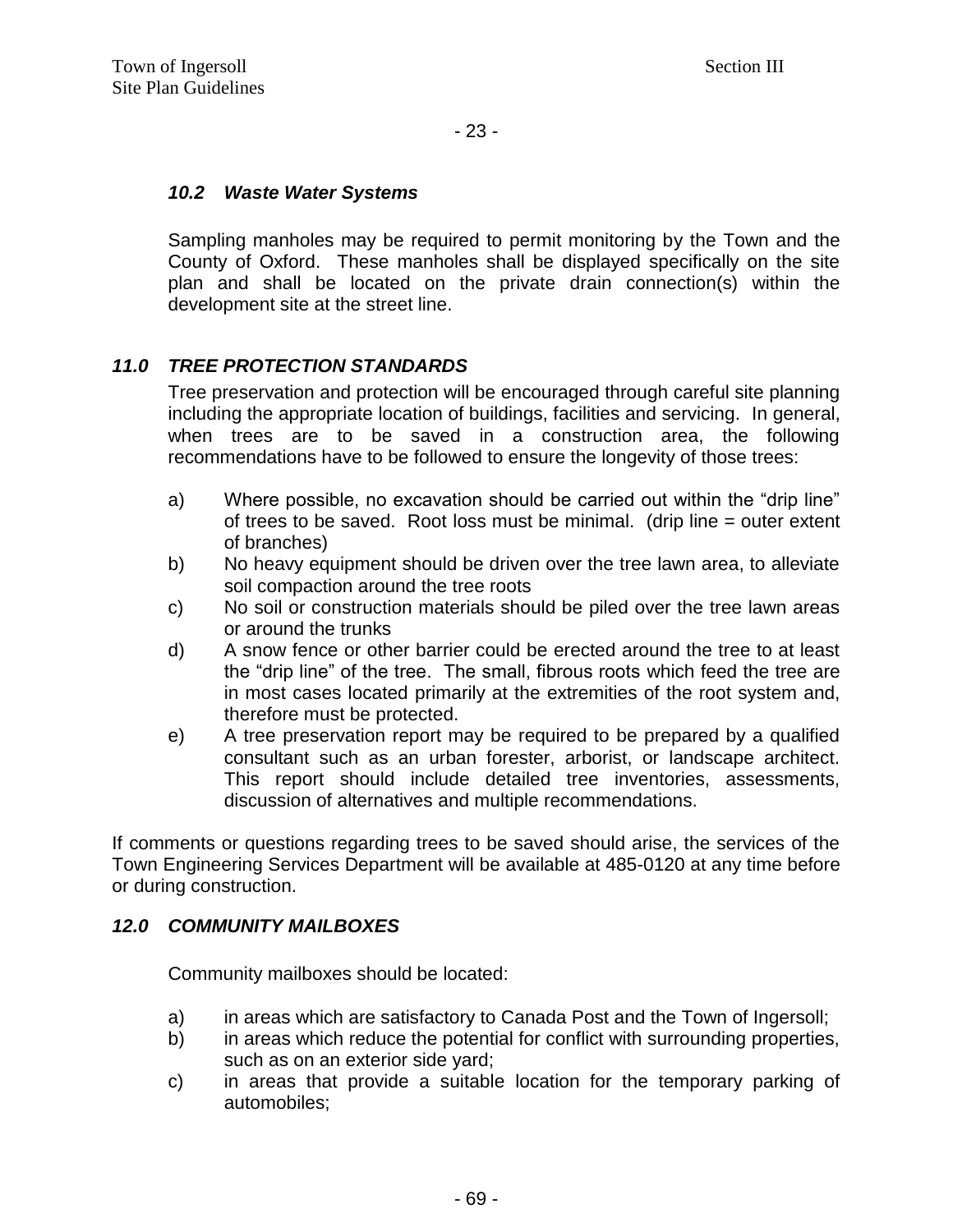- d) on a portion of the municipal road allowance which has been widened slightly to recognize the location of the mailbox;
- e) in visible and well lit areas which provide a sense of security

#### - 24 -

# <span id="page-29-0"></span>*13.0 EASEMENTS*

An easement provides the right to use private land for a specific purpose which is in the public interest. A title search prior to developing plans will identify existing easements and their specific use, size and location. Municipal service easements are required for watermains, sanitary and storm sewers, and drains that traverse the site. Utility easements are required for telephone, hydro, gas and cable services. In order that municipal and utility installations traversing the site can be properly installed and maintained by the appropriate authority:

- a) the site plan shall show both existing easements and any easements to be conveyed
- b) the easements shall be free of all buildings and structures
- c) the treatment of the easement, including the placing of fill, vehicular access and landscaping, shall be with the approval of the Town, County of Oxford or utility company to which the easement is conveyed.

# <span id="page-29-1"></span>*14.0 PUBLIC MEETING*

To assist in encouraging the integration of new development with adjacent land uses, the Development Co-Ordinating Committee may request Town Council to hold a public meeting at the site plan approval stage. Public meetings should be encouraged in situations where the location, massing and conceptual design of new development may significantly affect the character of the surrounding area. The applicant should be notified of any requirement for a public meeting as close to the beginning of the application process as possible.

# <span id="page-29-2"></span>*15.0 SECURITY DEPOSIT*

In accordance with the Town of Ingersoll Site Plan Control By-law, an applicant may be required to provide the Town with a deposit of cash, certified cheque or irrevocable letter of credit, or any combination thereof, to ensure satisfactory provision and maintenance of the building, structures, facilities and work approved under the site plan approval process. The security shall be administered in accordance with the following provisions:

a) The security shall be provided prior to the issuance of a building permit by the Town Chief Building Official.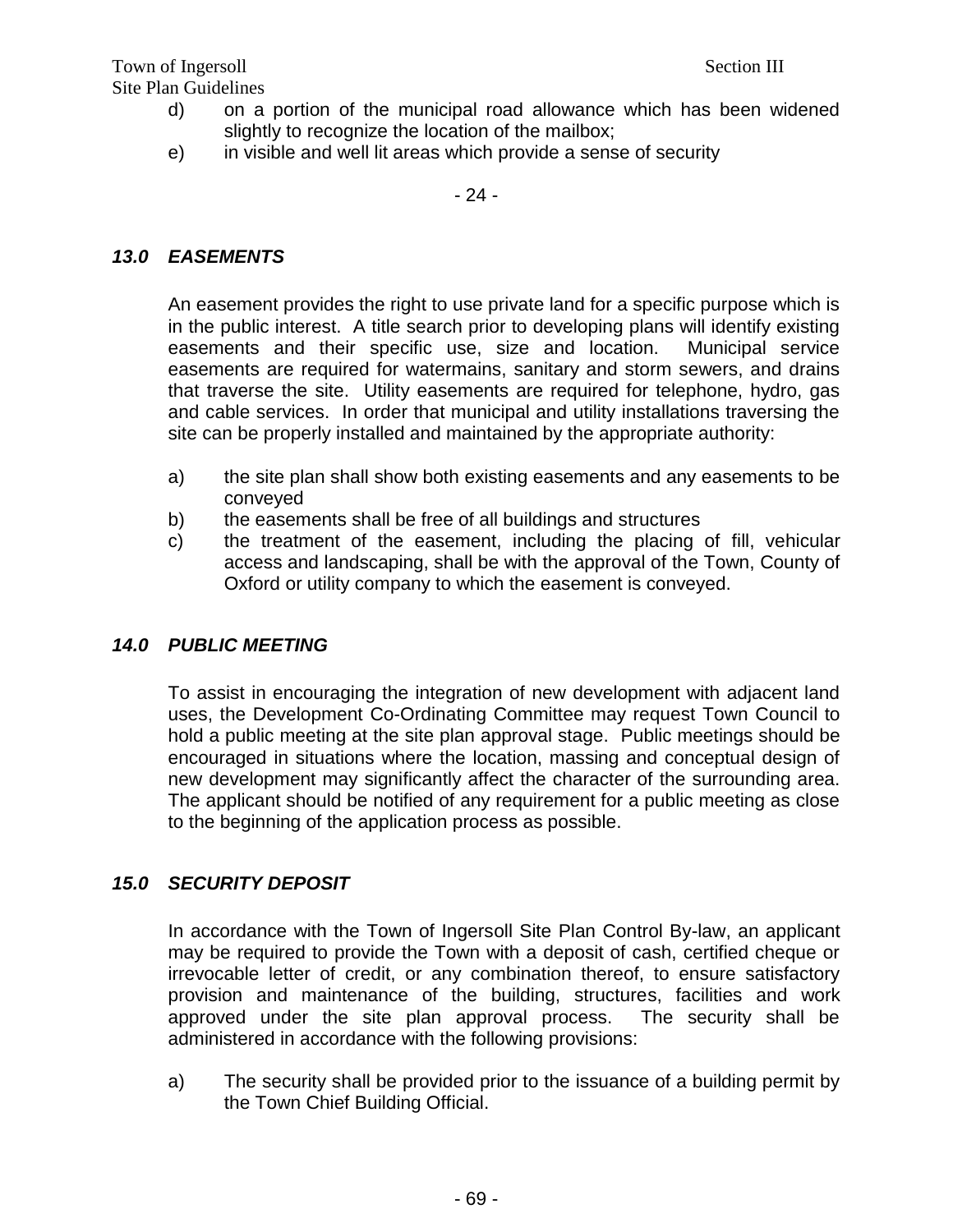Town of Ingersoll Section III Site Plan Guidelines

b) The amount of the security shall be based on 50% of the estimated cost of the site works (ie. asphalt, curbing, landscaping, servicing, etc.) of the proposed development or \$1,000.00, whichever is greater. The amount of the security shall be listed in the agreement with the applicant.

- 25 -

## *15.0 SECURITY DEPOSIT – (cont'd)*

- c) The release of the security may be done in phases as each phase (servicing buildings and structures, landscaping, etc.) is completed. The method by which the release is phased shall be outlined in the agreement with the applicant.
- d) The release of the security shall be upon completion of work to the satisfaction of the Town Chief Building Official, the Town Engineering Services Co-Ordinator and the Town Clerk / Deputy Administrator.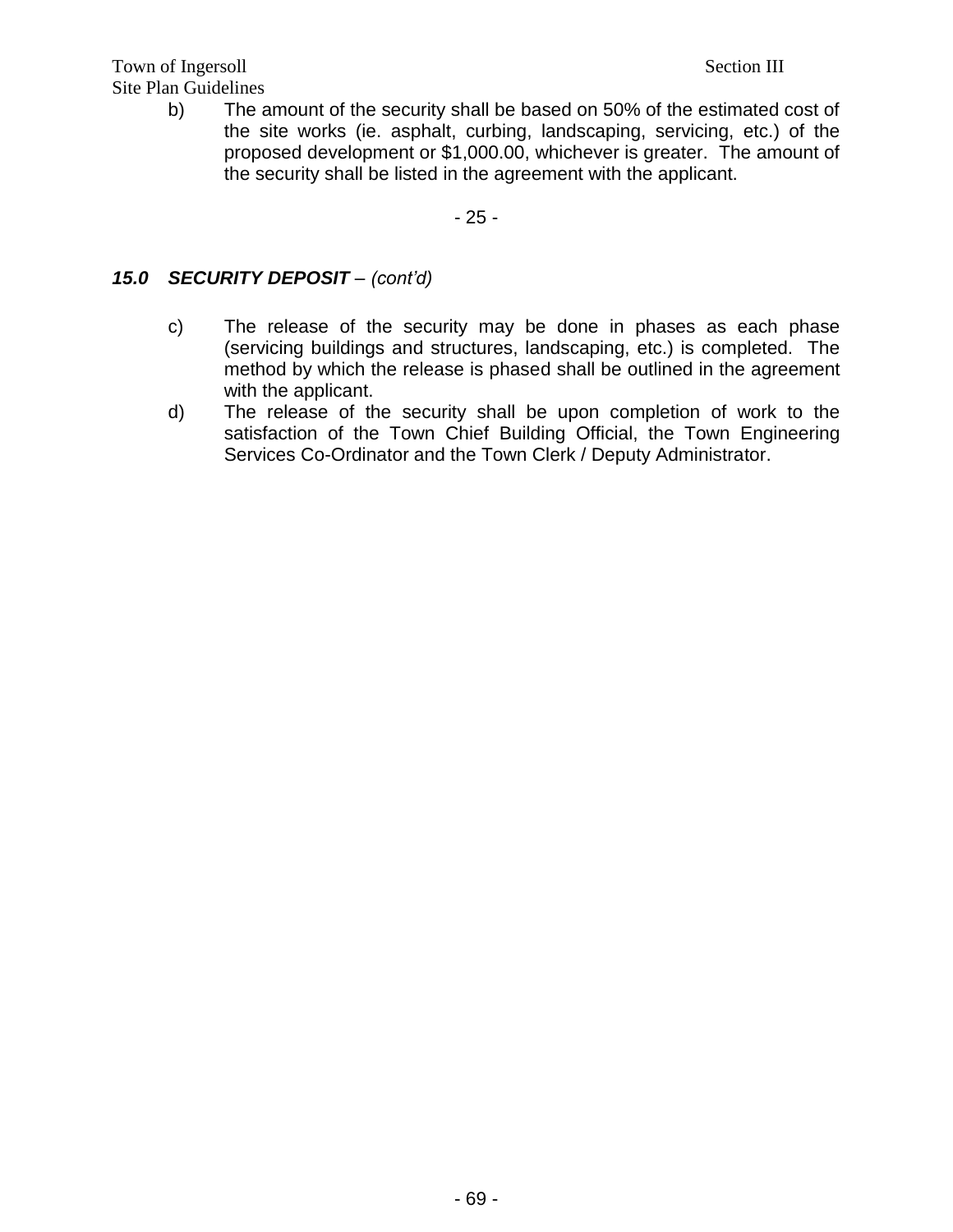# **Schedule "B"**

The Town of Ingersoll Development Co-Ordinating Committee shall consist of the people holding the following positions:

> Mayor Town Councillor Town Clerk / Deputy Administrator Town Engineering Services Coordinator Town Chief Building Official Erie Thames Power Operations Manager Town Planner Chief Administrative Officer Economic Development Officer Superintendent of Public Works County of Oxford – Water and Wastewater Services Manager

The application fee for Site Plan Approval in the Town of Ingersoll is *\$265.00 payable to the "Treasurer of the Town of Ingersoll"*.

The application fee for appeal of the Development Co-Ordinating Committee decision to Town Council is \$125.00 payable to the "Treasurer of the Town of Ingersoll".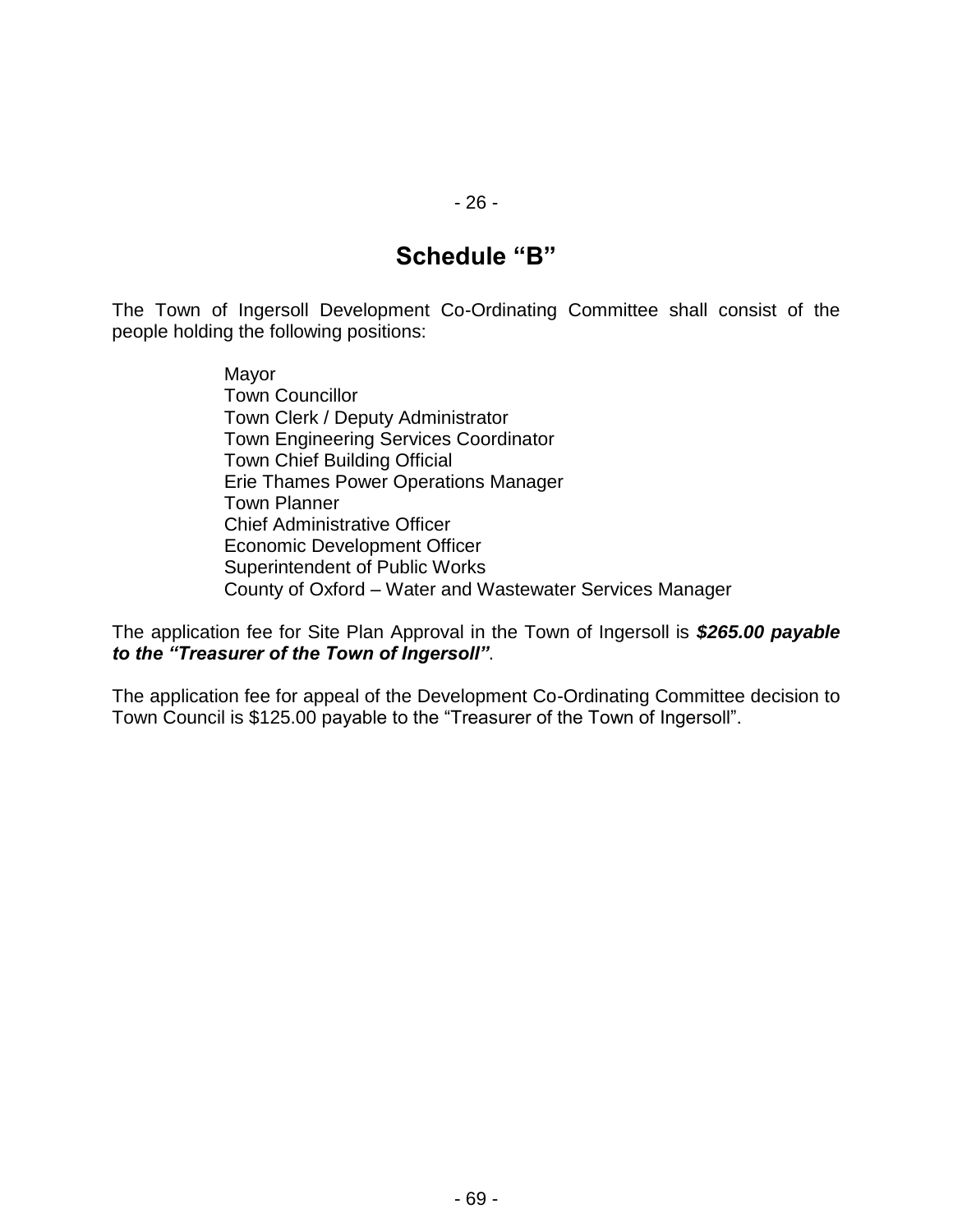#### **SCHEDULE "C"**

#### **TOWN OF INGERSOLL SAMPLE SITE PLAN CONTROL AGREEMENT**

THIS AGREEMENT made this day of

BETWEEN:

\_\_\_\_\_\_\_\_\_\_\_\_\_\_\_\_\_\_\_\_\_\_\_\_\_\_\_\_\_\_\_\_\_\_\_\_\_\_\_\_\_\_\_ hereinafter called "the Owner"

OF THE FIRST PART

-and-

#### THE CORPORATION OF THE TOWN OF INGERSOLL Hereinafter called "the Town"

OF THE SECOND PART

WHEREAS the Owner is the owner in fee simple of the lands described herein which lands are called "the said lands" or "the development" and are as described in Schedule "A" attached;

AND WHEREAS the said lands have been designated by the Council of the Town as being within a site plan control area as provided for by Section 41 of the Planning Act, R.S.O. 1990 Chapter p. 13, as amended;

AND WHEREAS the Owner wishes to develop the said lands in accordance with the Site Plans listed in Schedule "B" attached, which plan(s) has been filed with the Town and are called "the said plans", and the Owner has applied to the Council of the Town for approval of the said plans to permit the undertaking of the development;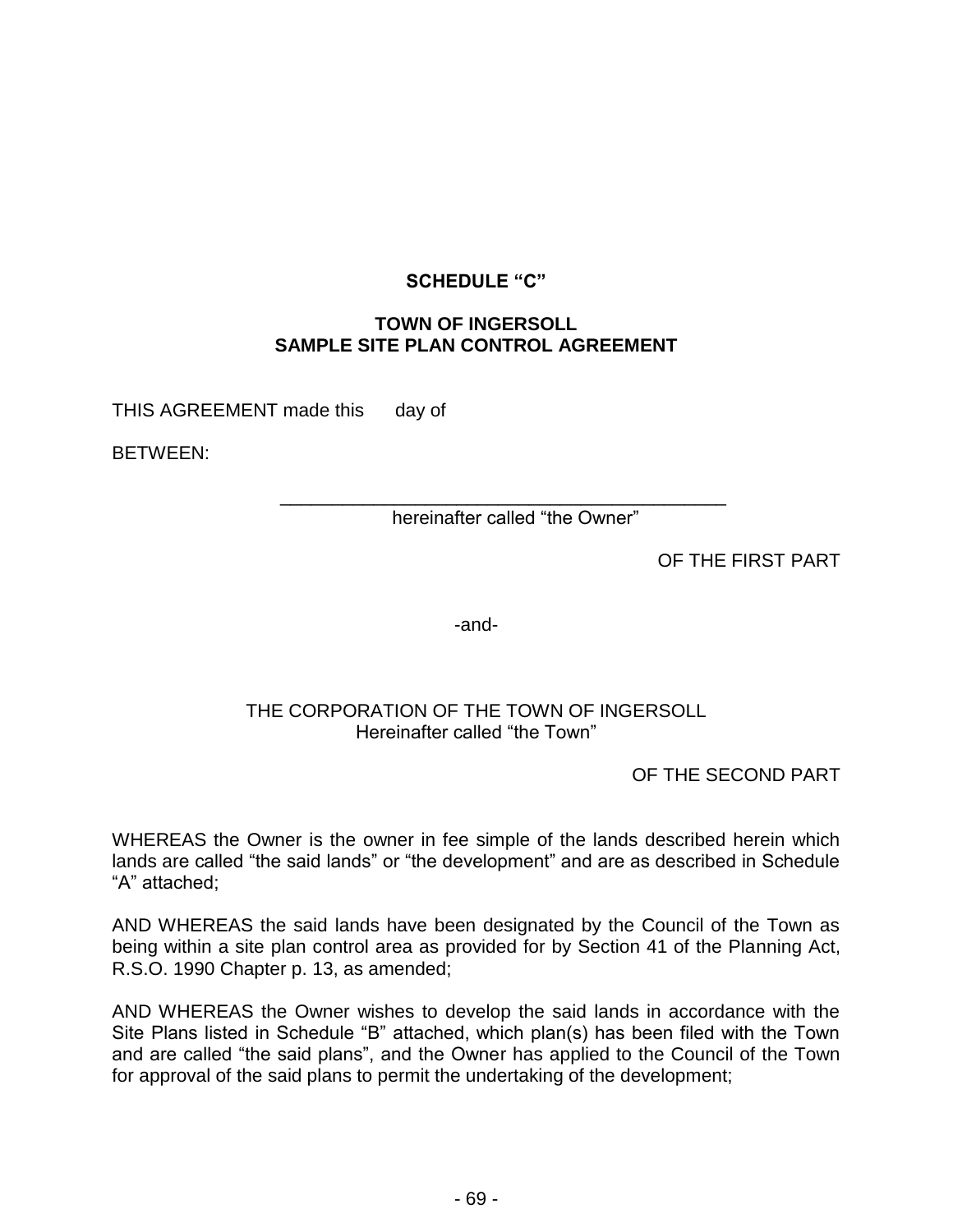WITNESSETH that, in consideration for the approval of the said plans and as a condition of such approval, the parties hereto covenant and agree one with the other as follows:

- (1) The Owner shall develop the said lands as soon as possible in accordance with the said plans.
- (2) The Owner shall not be entitled to a building permit to carry out the development until this agreement has been registered on title to the said lands and a registered copy of same has been provided to the Town.
- (3) In the event that a building permit for the development is not issued within one year from the date of approval of the said plans by the Council of the Town, then the Town will require that the conditions of approval be reviewed and reapproved by the Town.
- (4) The Owner shall, immediately following the signing of this agreement and prior to being entitled to the said building permit, grant to the Town without compensation any highway widening, easement, right-of-way or other right shown by the said plans to be conveyed to the Town or other municipal authority.
- (5) Following completion of the development, the Owner shall maintain, to the satisfaction of the Town at the sole expense of the Owner, all of the facilities or works described on the said plans.
- (6) This agreement shall forthwith be registered on title to the said lands as provided for by Section 41(10) of The Planning Act, R.S.O. 1990, Chapter p. 13, as amended.
- (7) The Owner shall be solely responsible for the expenses associated with the preparation of this agreement and compliance with all of the provisions hereof.
- (8) The Owner acknowledges that this agreement is entered into under the provisions of Section 41(7) (b) and (c) of The Planning Act, R.S.O. 1990 Chapter p.13, as amended and that any expenses of the Town arising out of the enforcement of this agreement may be recovered as taxes under Section 427 of the Municipal Act, 2001 S.O. 2001. C. 25 as amended.
- (9) The security deposit shall be administered in accordance with the following provisions:
	- a) The security shall be provided prior to the issuance of a building permit by the Town Chief Building Official.
	- b) The amount of the security shall be based on 50% of the estimated cost of the site works (ie – asphalt, curbing, landscaping, servicing, etc.) of the proposed development or \$1,000.00 whichever is greater. The amount of the security shall be listed in the agreement with the applicant.
	- c) The release of the security may be done in phases as each phase (servicing, buildings and structures, landscaping, etc.) is completed. The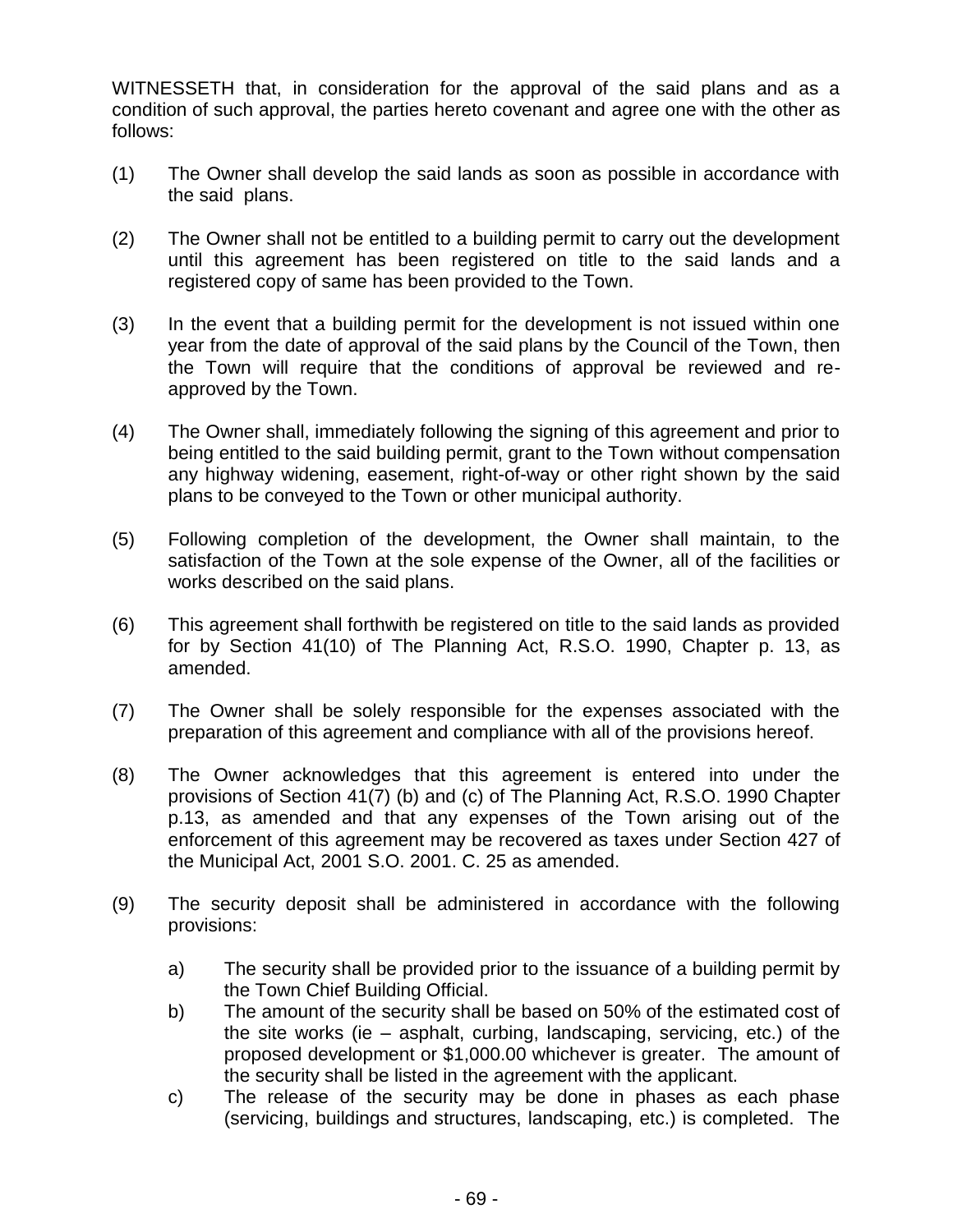method by which the release is phased in shall be outlined in the agreement with the applicant.

- d) The release of the security shall be upon completion of work to the satisfaction of the Town Chief Building Official, the Town Engineering Services Co-Ordinator and the Town Clerk / Deputy Administrator.
- (10) In addition to the proceeding covenants, the Owners, at their expense, hereby agree to the special conditions as outlines in Schedule "C" to this agreement.
- (11) This agreement shall enure to and be binding on the successors, assigns and legal representatives of the Owner.

IN WITNESS WHEREOF the respective parties have executed this agreement.

\_\_\_\_\_\_\_\_\_\_\_\_\_\_\_\_\_\_\_\_\_\_\_\_\_\_\_\_\_\_ \_\_\_\_\_\_\_\_\_\_\_\_\_\_\_\_\_\_\_\_\_\_\_\_\_\_\_\_\_\_\_\_\_

Witness **Owner** 

# **THE CORPORATION OF THE TOWN OF INGERSOLL**

\_\_\_\_\_\_\_\_\_\_\_\_\_\_\_\_\_\_\_\_\_\_\_\_\_\_\_\_\_\_\_\_\_\_\_\_\_\_\_\_\_\_\_\_

\_\_\_\_\_\_\_\_\_\_\_\_\_\_\_\_\_\_\_\_\_\_\_\_\_\_\_\_\_\_\_\_\_\_\_

 \_\_\_\_\_\_\_\_\_\_\_\_\_\_\_\_\_\_\_\_\_\_\_\_\_\_\_\_\_\_\_\_\_\_\_\_\_\_\_\_\_\_\_\_ Mayor

Clerk / Deputy Administrator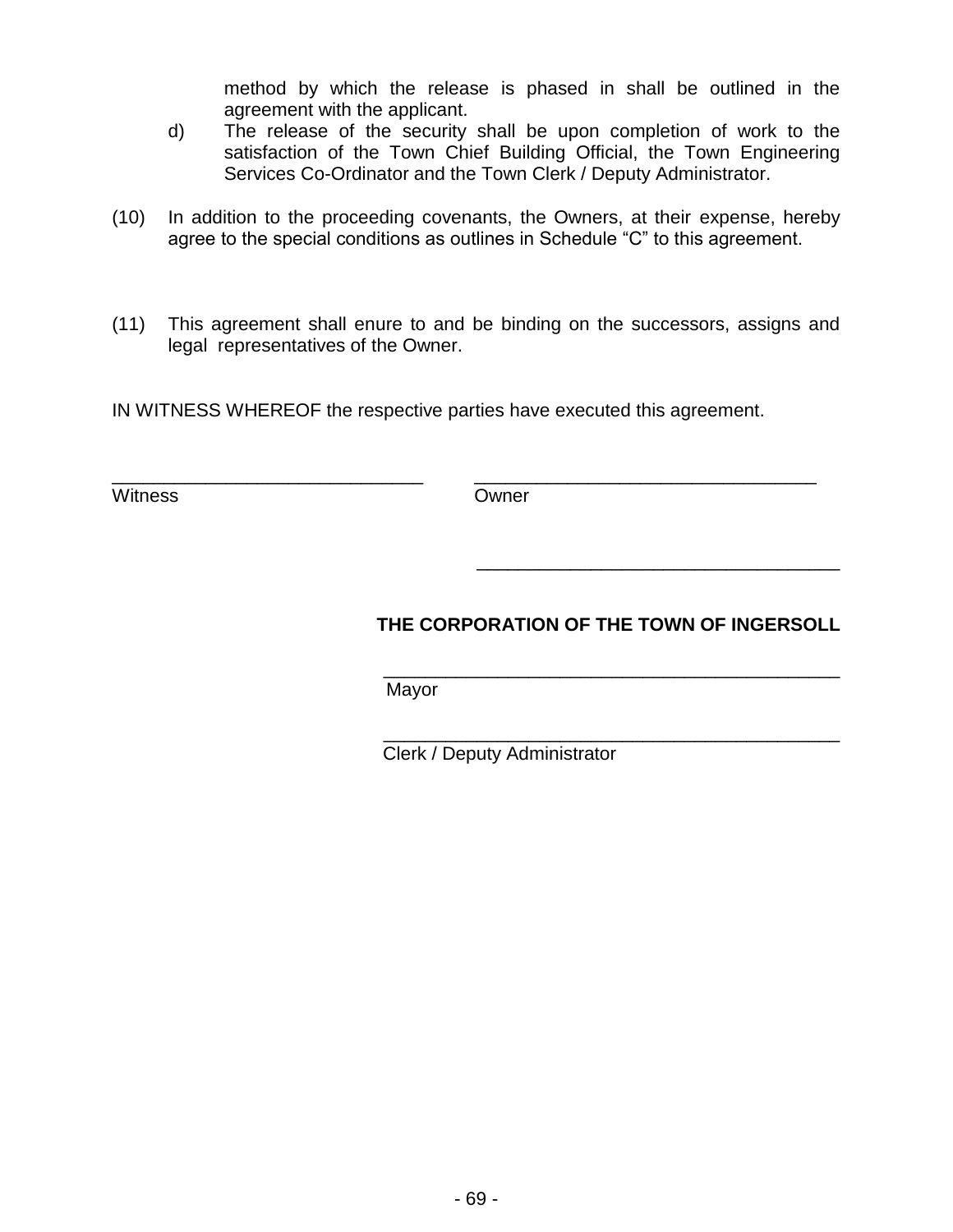# **SCHEDULE "A"**

**To Site Plan Control Agreement**

# **PROPERTY DESCRIPTION**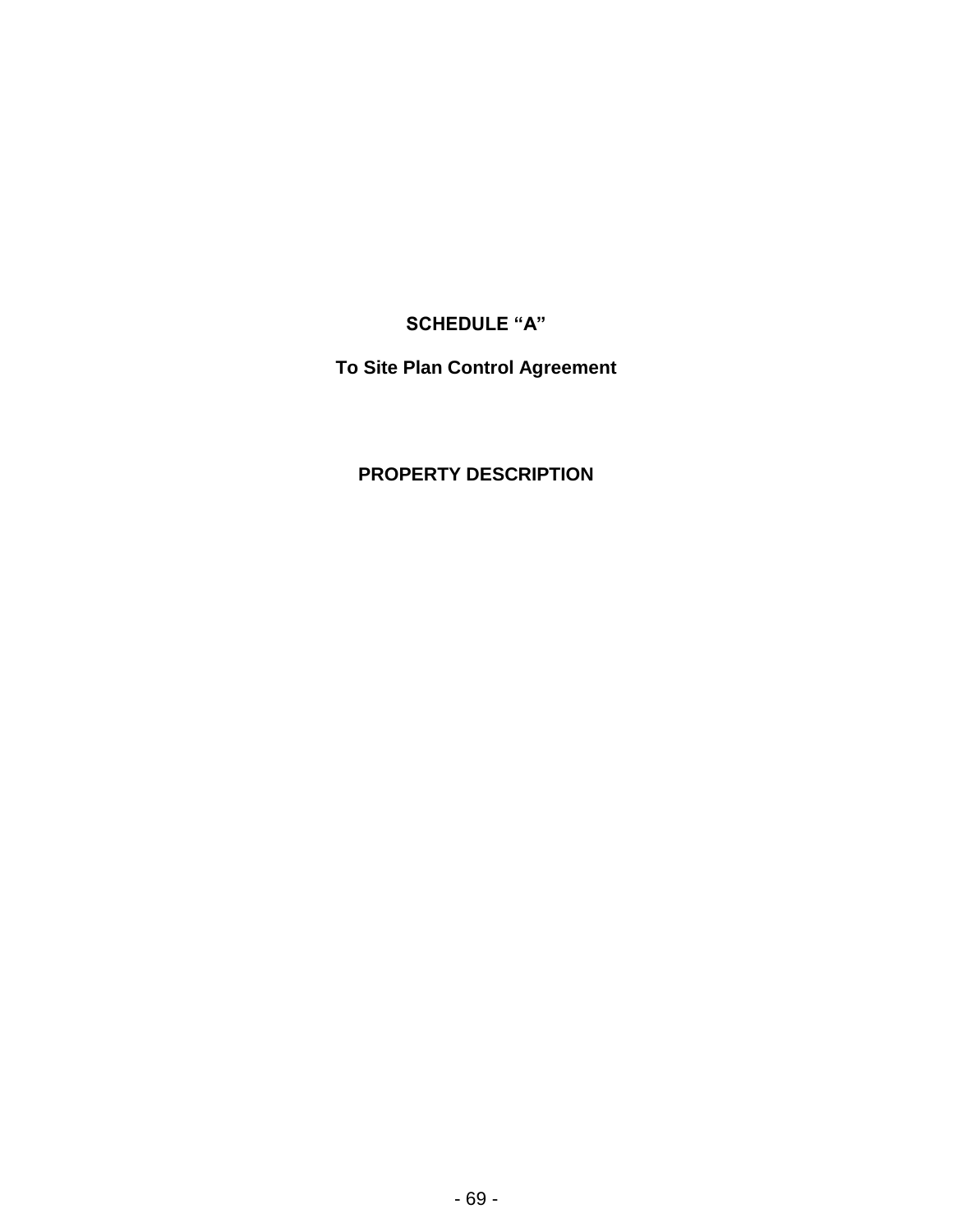**SCHEDULE "B"**

**To Site Plan Control Agreement**

# **SITE CONTROL PLAN**